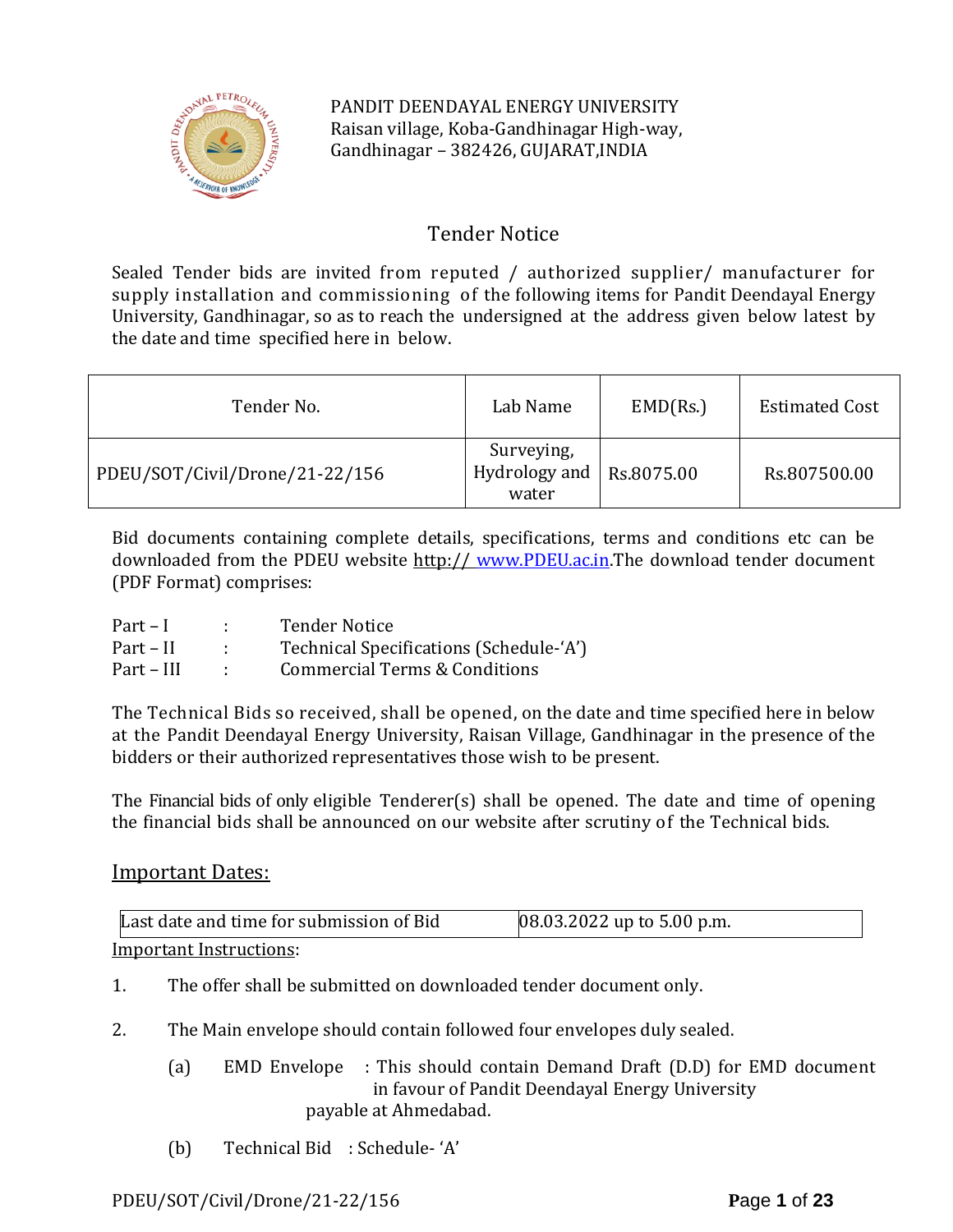- (c) General Commercial Terms & Conditions
- (d) Price Bid : (Schedule 'B') should contain only Price Bid.

All the four envelopes should be super scribed with tender No., date of opening and Name of the bidder.

- 3. Offer without EMD is liable to be rejected forthwith.
- 4. The Tender, duly completed, should be sent by RPAD or Speed Post or Courier Service (Hand Delivery is not acceptable) so as to reach latest by the date and time specified here in above. Tender received after the due date and time shall be rejected irrespective of delay due to postal service or any other reasons.
- 5. Any technical query, information clarification pertaining to this tender may be referred to Dr. Dhruvesh Patel (Email: dhruvesh.patel@sot.pdpu.ac.in) OR [purchase@pdpu.ac.in](mailto:purchase@pdpu.ac.in)

PDEU reserves right to reject any OR all tenders without assigning any reason.

Sd/-

Registrar Pandit Deendayal Energy University Raisan village, Koba-Gandhinagar High-way, Gandhinagar – 382426, GUJARAT,INDIA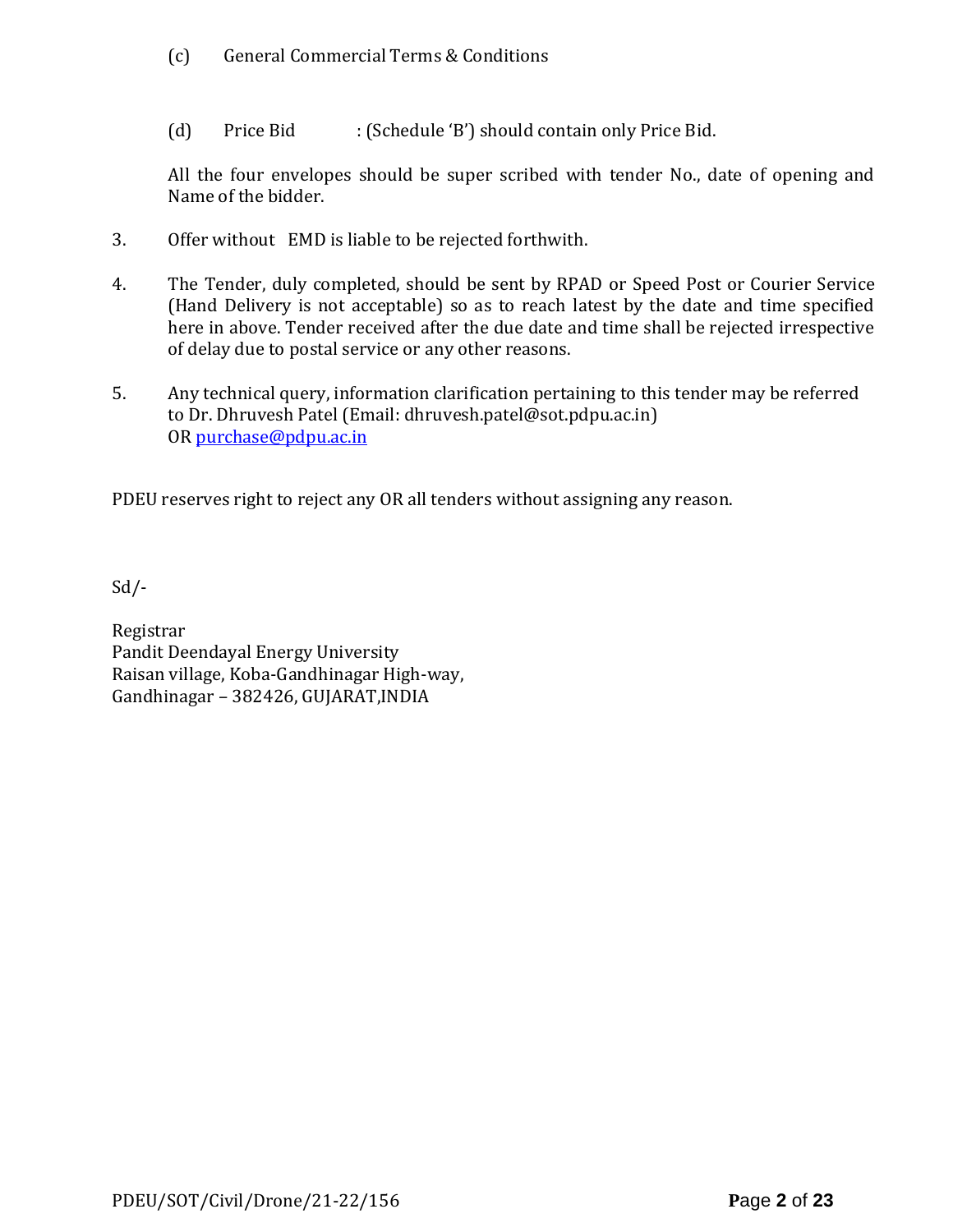# PART-II

# SCHEDULE-'A'

# DETAILS TECHNICAL SPECIFICATION FOR DRONE

| <b>NAME OF THE</b><br><b>EQUIPMENT</b> | SPECIFICATION                                                                                                                                                                                                                                                                                                                      | <b>QTY</b> |
|----------------------------------------|------------------------------------------------------------------------------------------------------------------------------------------------------------------------------------------------------------------------------------------------------------------------------------------------------------------------------------|------------|
| <b>DRONE</b>                           | Unmanned Aerial Systems with PPK_AIR and remote<br>controller for Surveying<br>Sensor: CMOS 1/3<br><b>PPK</b> Enabled<br>Payload: 24MP RGB<br>GNSS<br>Autonomous flight termination system<br>Flashing anti-collision strobe light<br><b>NPNT Compliant</b><br>Flight Controller with flight data logging capability<br>Barometric | 01         |
|                                        | Geo fancing capability<br>With Remote pilot station<br>Endurance: 40 to 60 Minutes<br>PPK_AIR<br>1 Extra Battery                                                                                                                                                                                                                   |            |
|                                        |                                                                                                                                                                                                                                                                                                                                    |            |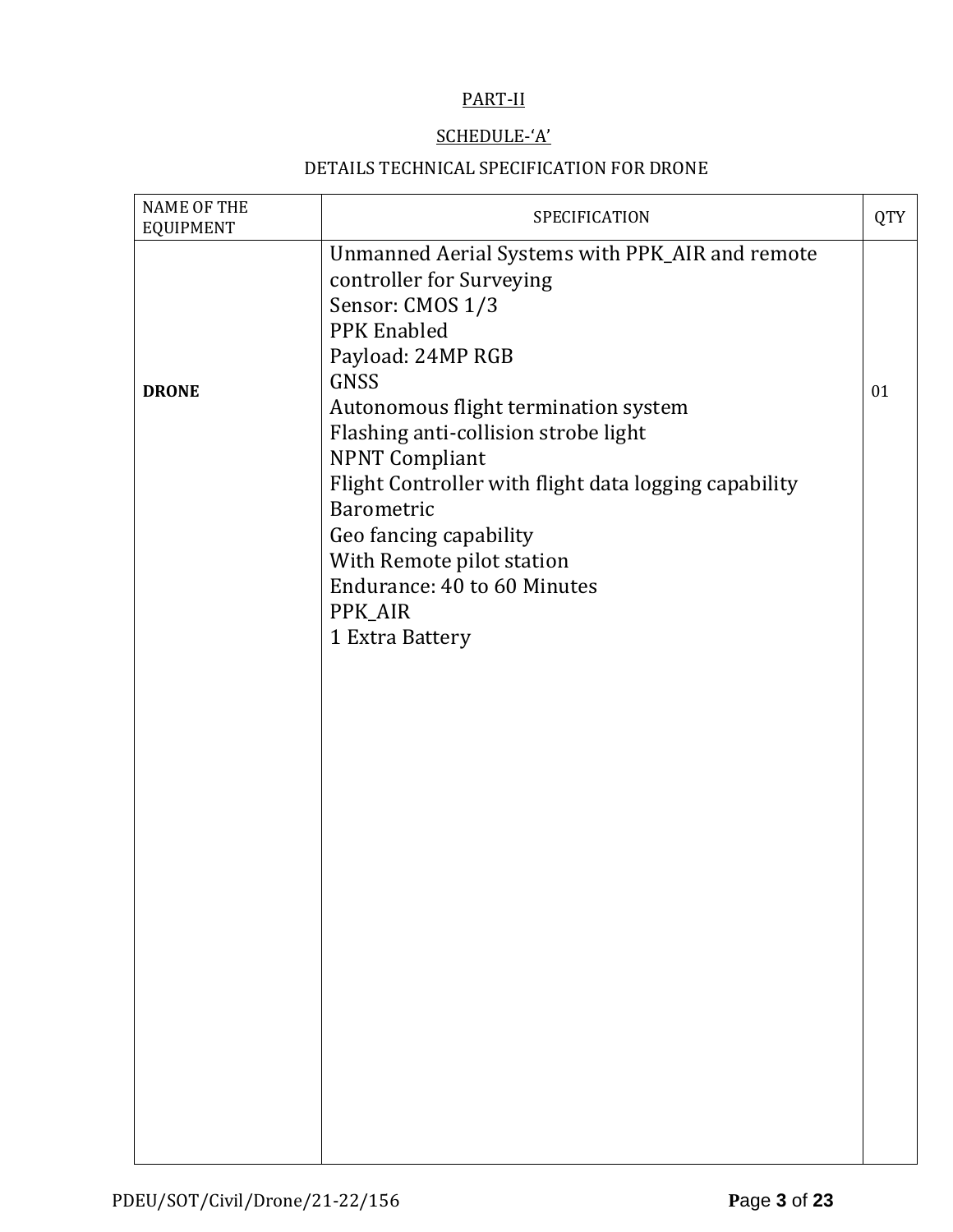# PART-III

#### GENERAL COMMERCIAL TERMS AND CONDITIONS

# DEFINATIONS:

- Tenderer/Supplier/Bidder: These terms are synonym and mean the firm who intends or who has submitted offer in response to this tender.
- Tender / Bid Document: means this tender document.
- PDEU: Pandit Deendayal Energy University having it office at Raisan Village, Gandhinagar-382426 and includes it's successors and assignee.
- 11. The tenderer should thoroughly read all the clauses of the tender document before submitting the duly filled in Tender.

Tenderer shall place the following ANNEXURES as FIRST EIGHT pages of their Technical Bid in the following sequence.

| <b>FIRST PAGE</b>   | <b>ANNEXURE-1</b>   |
|---------------------|---------------------|
| <b>SECOND PAGE</b>  | <b>ANNEXURE - 2</b> |
| THIRD PAGE          | <b>ANNEXURE - 3</b> |
| <b>FOURTH PAGE</b>  | <b>ANNEXURE - 4</b> |
| <b>FIFTH PAGE</b>   | <b>ANNEXURE - 5</b> |
| <b>SIXTH PAGE</b>   | <b>ANNEXURE - 6</b> |
| <b>SEVENTH PAGE</b> | <b>ANNEXURE - 7</b> |
| EIGHTH PAGE         | <b>ANNEXURE - 8</b> |

2 SUBMISSION OF BID DOCUMENT:

PDEU follows two bid systems. Tenderer shall submit two separate bids viz.

- a) Techno Commercial Bid (Technical Bid) and
- b) Price Bid as under.
	- (a) Technical Bid: This shall be in sealed envelope. It shall be super scribed

| Technical Bid: Tender No. | Name of Bidder: |  |
|---------------------------|-----------------|--|
|                           |                 |  |

It shall contain the following

(i) Eight pages as mentioned in condition 1 above and

TENDERERS SHOULD FURNISH THE FOLLOWING DETAILS:

[1] Technical Specifications(Part-II) and General Term & Conditions(Part –III) of Tender Document Duly Sign on each page by Authorized Signatory as token of his acceptance.

[2] Firms balance sheet of last three years

[3] Consent letter from their principals to manufacture such items.

[4] List of customers

- (ii) All the information and supporting documents for (i) above
- (iii) Details, Documents, Literature, certificates etc. for the equipment / Material offered.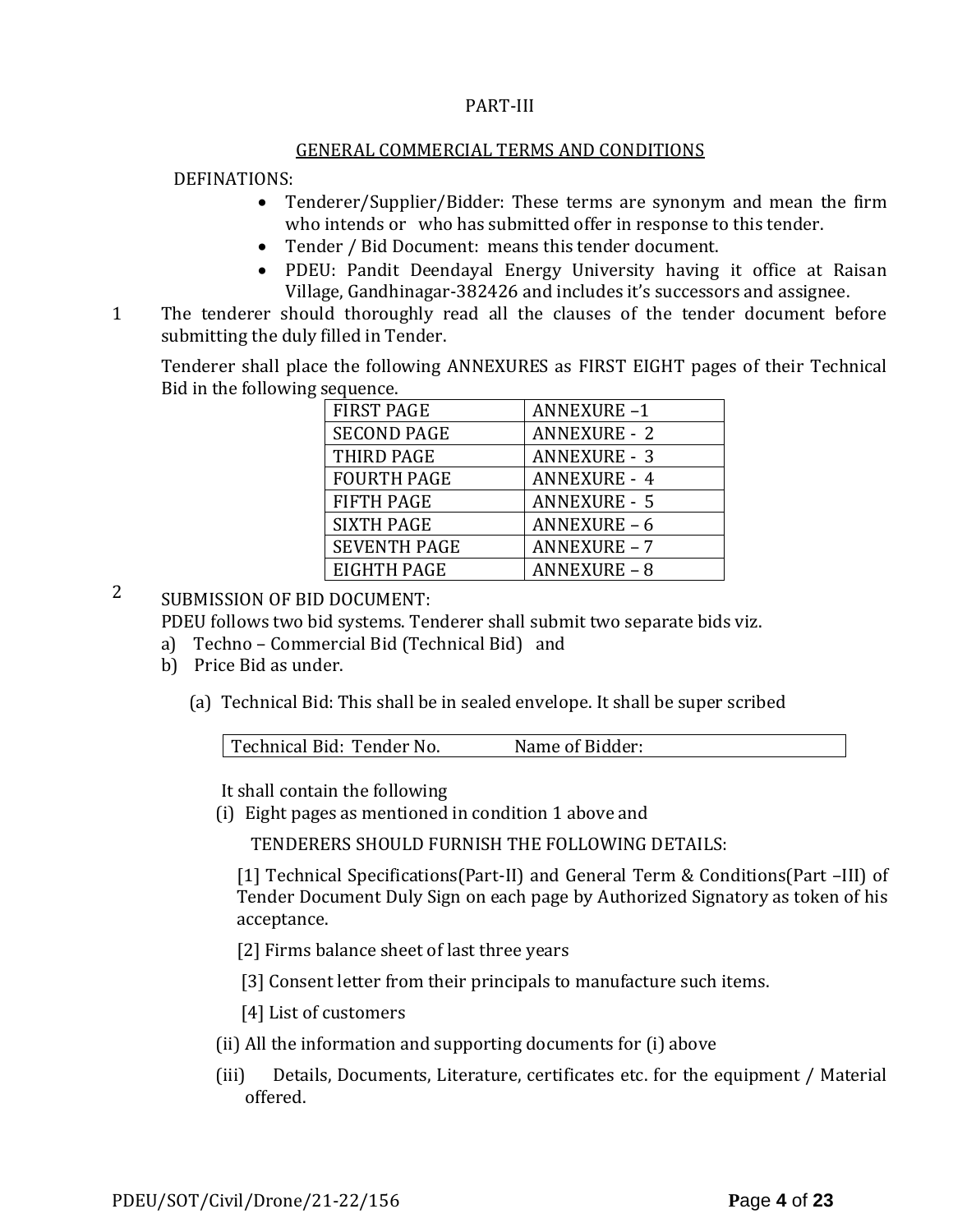(b) Price Bid: This shall be in sealed envelope.

It shall contain offer price in the form specified in the tender document as Schedule- 'B'. The Printed Price list or price in different format will render the offer liable for rejection. It shall be super –scribed as:

Price Bid: Tender No.: Name of Bidder:

c) EMD Envelope: This envelop shall contain the following:

Demand draft or Bank Guarantee, as the case may be, for EMD supporting document, as mentioned hereof, if bidder seeks exemption in EMD It shall be super – scribed as :

| EMD Envelop: | Tender No.: | Name of Bidder: |
|--------------|-------------|-----------------|
|              |             |                 |

d) Main Envelope: This envelope shall contain envelop of Technical bid, envelop of EMD and Price Bid. It shall be super – scribed as :

| Main Envelop: | Tender No.: | Name of Bidder: |
|---------------|-------------|-----------------|
|---------------|-------------|-----------------|

The entire bid document (Main envelope mentioned above) should be submitted so as to reach this office not later than 02.00 P.M. on due Date as specified in the tender notice through RPAD / Speed post or Courier only

Incomplete bids and amendments and additions to bids after opening of the bids will be ignored out rightly.

The technical scrutiny committee of PDEU shall evaluate the techno-commercial view of the tender. PDEU reserves the right to open or not to open the price bid of the bidders on the basis of their past performance of their supplied materials.

The price bid of those who are techno-commercially qualified shall only be opened.

# 3 PRICE EVALUATION:

No price preference shall be given on any account. All tenders will be evaluated on firm price end-cost basis; The parties however shall give the detailed break-up of the end cost. If PDEU feels that there is lack of serious competition or for any other reasons, PDEU may negotiate with the L-1 party. PDEU's decision to accept any or all tenders shall be final and binding on all the parties. However, the DG of PDEU or the Authorized committee at its sole discretion reserves the right to negotiate with other tenderer in case the technical specification of some or all products are found to be superior.

4 EARNEST MONEY DEPOSIT: (E.M.D.)

E.M.D. is payable @1% of the value of the items offered. The EMD is payable by Demand Draft, of any Nationalized Banks, drawn in favor of the PANDIT DEENDAYAL ENERGY UNIVERSITY, payable at Ahmedabad. If the amount of EMD is more than Rs. 25000/- the same can be paid by an irrecoverable Bank Guarantee from any nationalized Bank in a standard format prescribed by PDEU (Format given in this tender document).

# 5 DELAYED AND LATE TENDERS:

No Tender shall be accepted / opened in any case which are received after due date and time of the receipt of tender irrespective of delay due to postal services or any other reasons and PDEU shall not assume any responsibility for late receipt of tender. Any correspondence in this matter will not be entertained.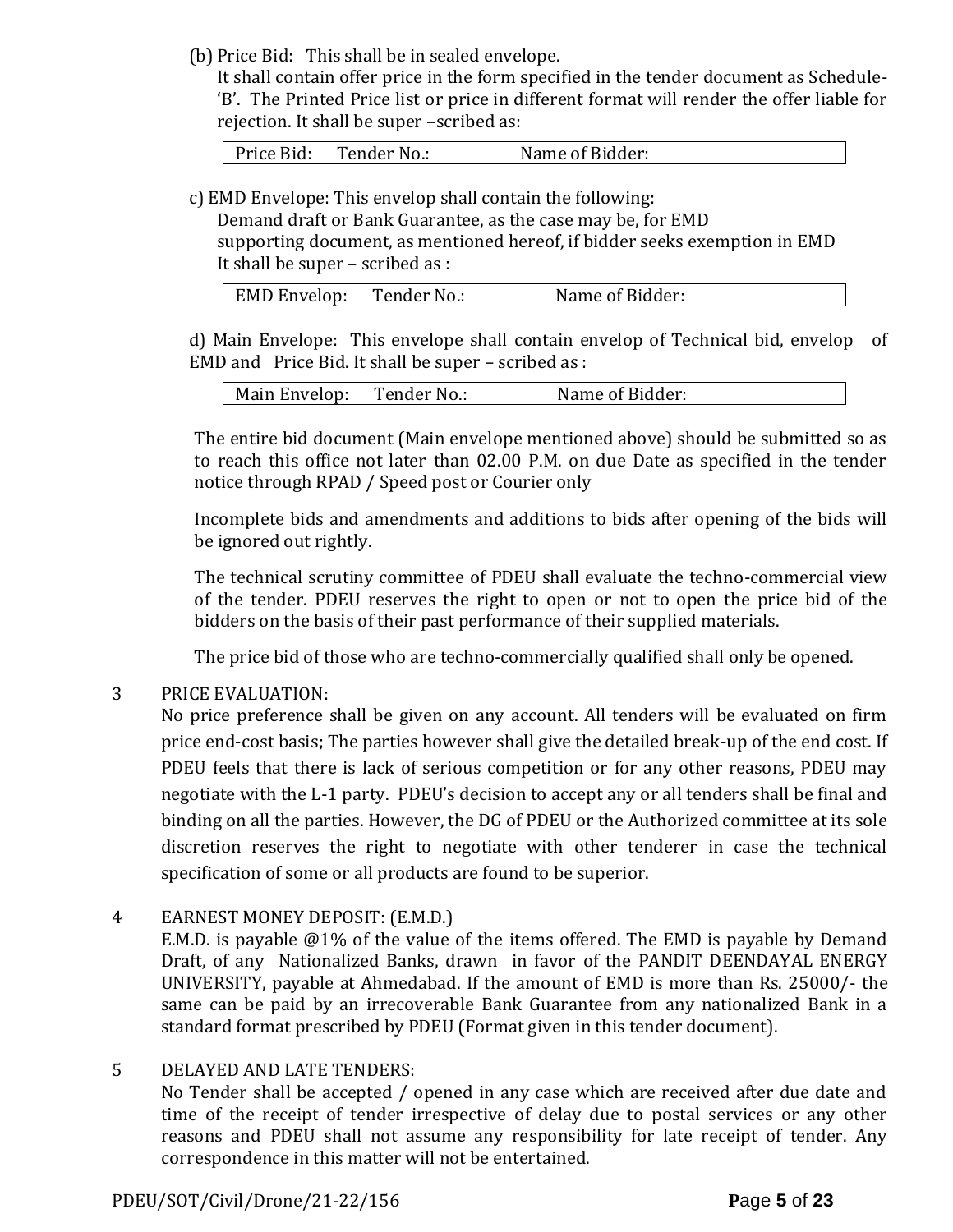# 6 PRICES:

The details of the price shall be given in Price Bid (Schedule-B) only and nowhere else. Prices quoted shall be FIRM and on F.O.R. Destination basis (i.e. PDEU,Gandhinagar). However, the Tenderer should indicate in the Price Bid, the break-up of Unit F.O.R. Destination Prices with break-up of Unit Ex-works price ,Excise duty, GST, Custom Duty, average freight, packing charges, and Insurance Charges. Tenderer should quote the Freight as well as Insurance Charges both separately as shown in price bid. Please note that payment of excise duty will be made only on Ex-Work prices. Also, please mention rate of Excise duty. If this is not specifically mentioned then PDEU will have the option to take the prices as exclusive of taxes and duties (at maximum slab rates) for the evaluation of the tenders.

The Tenderer should invariably indicate the total unit end cost price considering all their costs / calculations in the Price bid itself for each item and all sub-items if any. This is mandatory. Cost components hidden / furnished elsewhere will not be considered and will be ignored out-rightly.

Only for Traders - Tender:

[i] In case of a trader-tender, if the quotation is furnished for all inclusive rates and the rates of taxes and duties are indicated without indicating the amount, in such cases, the price is eligible for statutory variation.

[ii] Where the trader-tender quotes all inclusive rates without indicating the rate of Taxes and Duties included in the quoted price, the price is not eligible for any statutory variation.

# 7 REFUND / FORFIETURE OF E.M.D

EMD will be forfeited if (i) the tender, it covers, is withdrawn during the validity of the offer or (ii) the Tenderer fails to furnish / deposit the Performance Guarantee towards Execution Period (security deposit).

EMD of the unsuccessful tenderer's will be returned without intimation within 60 days of placing of the order to the successful Tenderer subject to the unsuccessful bidder returning the original receipt of the EMD together with the advance stamped receipt, to the Accounts Officer of PDEU.

EMD will be returned to the successful bidders, only on their submission of performance guarantee towards execution period against order released to them.

# 8 PERFORMANCE GUARANTEE (PG) TOWARDS EXECUTION PERIOD: (i.e. SECURITY DEPOSIT):

Successful tenderers will be required to pay an amount equivalent to 10% (Ten) of the value of the purchase order as Performance Guarantee (Security Deposit) within 10 days from the date of the purchase order failing which the purchase order is liable to be cancelled at the cost and the risk of the successful Tenderer (at the discretion of PDEU).

It can be paid by Demand Draft drawn in favour of PANDIT DEENDAYAL ENERGY UNIVERSITY payable at Ahmedabad or in the form of Bank Guarantee from Nationalized Bank if the amount is more than Rs.35,000/-.

The Bank Guarantee will be executed on the standard form prescribed by PDEU as APENDIX - I.

The Bank Guarantee so furnished should have clear one time validity till the completion of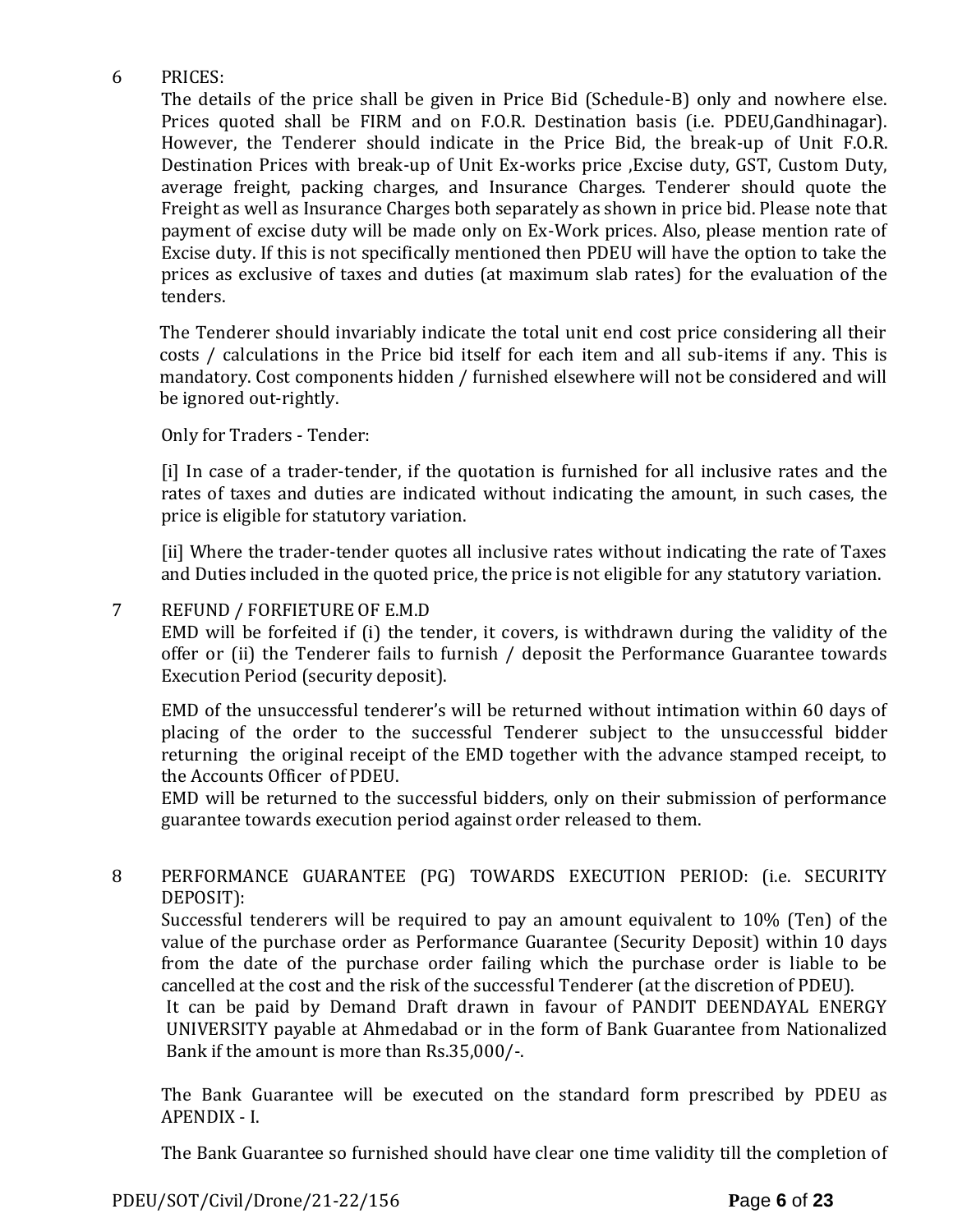the order in all respects. Bank Guarantee for Interim period will not be acceptable. If by any reasons the supply period is extended then the supplier shall undertake to renew the Bank Guarantee at least one month before the expiry of the validity failing which PDEU will be free to encash the same.

The successful bidder/s shall have also to furnish PG (as specified here of) for the contract value towards warranty / guarantee period separately as applicable as per tender conditions.

Performance Guarantee towards Execution Period (Security Deposit) will be returned on successful completion of the Order and only after the Performance Guarantee towards warrantee/guarantee, as mentioned above, is submitted.

# 9 VALIDITY OF THE OFFERS:

The offers shall to be kept valid for a period of 120 days from the date of opening of technical bids. In case the finalization of the tender is likely to be delayed, the tenderers will be asked to extend the same without change in the prices or any terms and conditions of the offer. If any change is made, original or during the extended validity period, the offers will be liable for outright rejection without entering into further correspondence in this regard and no reference will also be made.

# 10 TRUCK RECEIPT (T.R) / AIRWAY BILL (A.B)

All the Goods should be dispatched freight paid and the A.B / T.R should be forwarded directly to PDEU Office at Raisan Village, Gandhinagar. The demurrage charges, if any, paid by the PDEU due to delay in informing PDEU or any other reason attributable to supplier, will be deducted from his bill. It is essential that packing notes and invoices are furnished in respect of every consignment.

The supplier will be responsible for any damages / shortage claim rejected by the respective Authorities for want of a clear A.B / T.R.

Materials may be dispatched by any convenient mode of transport and up to PDEU i.e. F.O.R Destination.

# 11 PACKING AND FORWARDING CHARGES:

The prices shall be inclusive of packing & forwarding charges. The Materials should be strongly and adequately packed to ensure safe arrival at destination. The materials dispatched from overseas by Air / Shipping should be packed such that it can withstand rough handling and possible corrosion due to exposure to salt laden atmosphere, salt spray or open storage. All packing must be clearly marked with order Number and consignee's name and address.

# 12 TRANSIT INSURANCE:

All the materials will be required to be supplied up to Destination against all transit risks, such as damage, loss, theft, fire, etc. The insurance period shall cover 15 days after the date of receipt of materials at site to enable PDEU to check up stores fully. The suppliers will be responsible for free replacement of such stores which have been received short, damaged or broken within 15 days.

The cost of damaged, defective stores materials will however be deducted from the bills of the suppliers and will be refunded only after replacement thereof. It will be the responsibility of the supplier to lodge claim against the insurance on receiving necessary advice from PDEU.

# 13 ACCEPTANCE OF STORES:

The equipments/ materials to be supplied against this tender are subject to their acceptance by PDEU or any other Officer deputed for this purpose.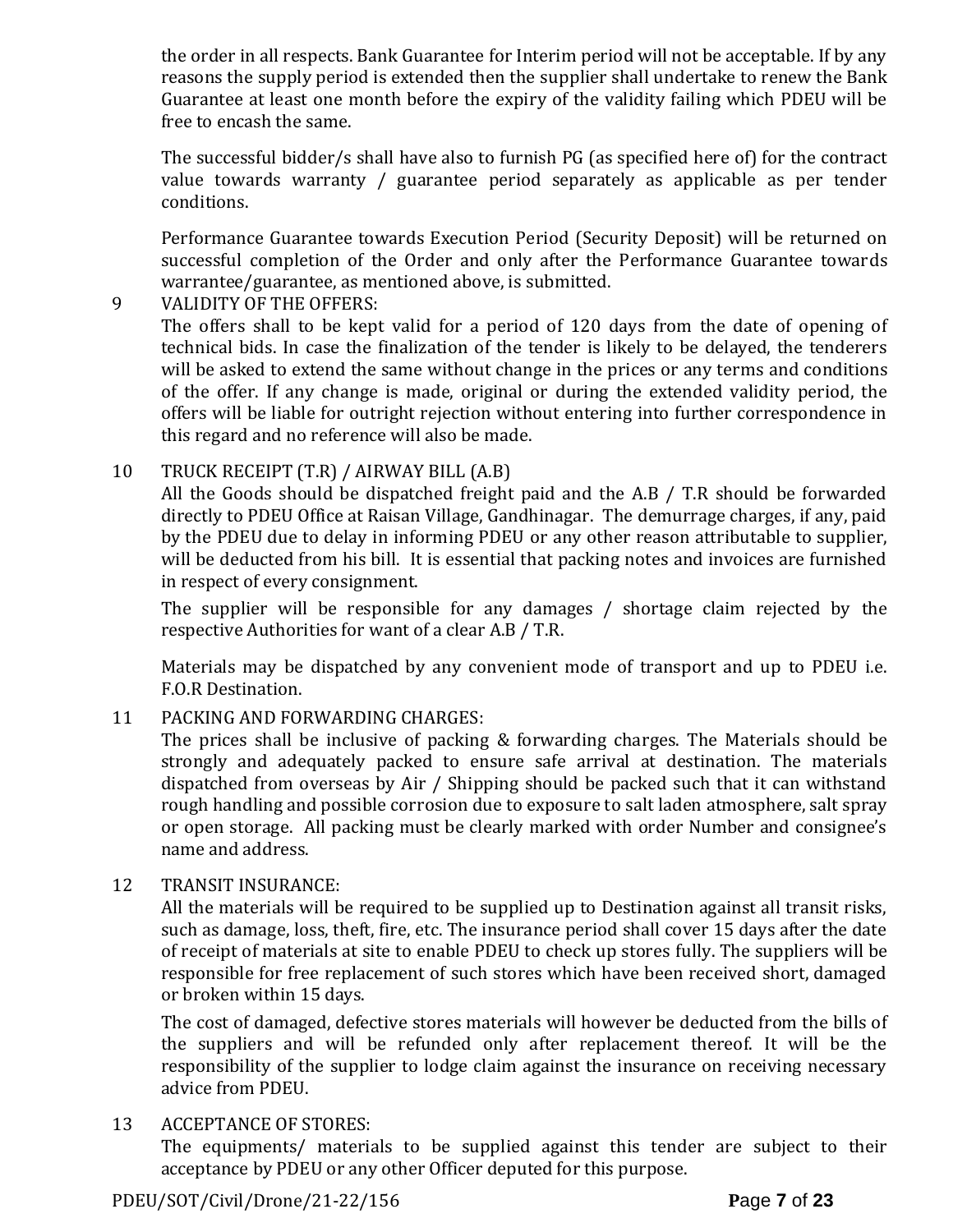14 UNLOADING:

Unless specified otherwise in the purchase order, Unloading of the materials shall be arranged by PDEU.

# 15 STATUTORY VARIATION:

Any statutory increase or decrease in the taxes and duties subsequent to the offer under this tender if it takes place within the original contractual delivery date will be to PDEU account subject to the claim being supported by documentary evidence. No increase due to such variation shall be allowed for the portion of the delivery after the original contractual delivery date. However, if any decrease takes place after the contractual delivery date, the advantage will have to be passed on to PDEU.

# 16 PAYMENT TERMS :

- A. In case of Domestic(i.e. Indian) Supplier the payment Terms as Under :-
	- 70% of Payment only after proper verification of the delivered equipments by the vender.
	- Remaining 20% Payment of invoice value within one month on successful installation, Commissioning and training.
	- 10% Payment will be released after submission of PBG.
- B. In case of Foreign Supplier the Payment Terms is as Under :-
	- 90 % payment through Irrevocable Letter of Credit.
	- 10 % payment through Wire Transfer within 5 (five) Working Days after the date of Successful Commissioning and Installation of the System. OR
	- 90% payment will be released through wire Transfer within 5 (five) Working Days after receipt of the material.
	- 10% payment will be released through Wire Transfer within 5 (five) Working Days after the date of Successful Commissioning and Installation of the System. OR
	- 100 % through Wire Transfer within 5 (five) Working Days after the date of Successful Commissioning and Installation of the System.
	- Installation: All arrangement for installation must be made by concern Vender.

# 17 REPEAT/ADDITIONAL ORDERS:

PDEU reserves the right to place repeat order / additional order on the successful tenderers up to 25% of the original quantity of the P O at the same prices, terms and conditions stipulated in the original contract during three months from the date of Purchase Order.

# 18 DELIVERY PERIOD:

The Tenderers will have to quote a firm delivery period subject to the force Majeure conditions as accepted by PDEU. Tenderer should mention their delivery period. Time being the essence of this tender, delivery period shall be strictly adhered to. Delay in execution of order on account of any reasons will be subject to levy of penalty.

# 19 PENALTY FOR LATE DELIVERY:

In case, the materials are not delivered within the period stipulated in the order, penalty shall be levied at  $\frac{1}{2}\%$  per week on the prices (End cost excluding taxes) subject to maximum 10% reckoned on the value of late delivered supplies.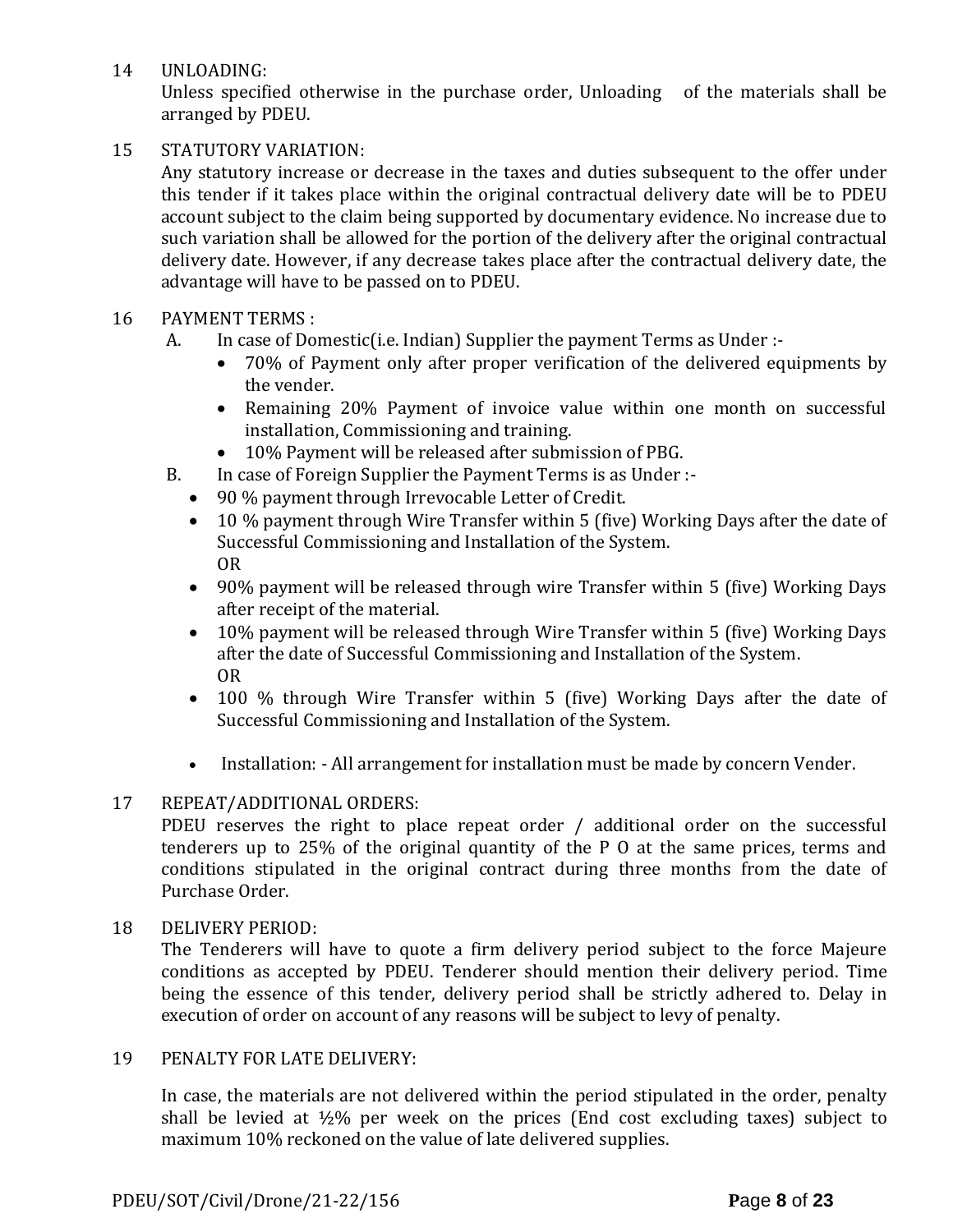Due consideration will be given to waive levy of penalty for the reasons absolutely beyond suppliers control for which documentary evidence will have to be provided. The request for extension in delivery giving reasons and supporting documents shall have to be made available within one month on completion of the supply, and no request to waive levy of penalty will be entertained / reviewed during the execution of order.

# 20 EXTENSION IN CONTRACTUAL DELIVERY DATE:

It will be supplier's responsibility to ensure that goods are delivered within the stipulated delivery period. However, if PDEU may consider extension of delivery period with or without statutory variations, for the reasons beyond the control of the tenderer and subject to the Penalty as mention hereof.

Such extension will be subject to the following conditions.

[a] No increase in price on account of any statutory increase in or fresh imposition of customs duty, excise duty, GST or on account of any other tax or duty shall be admissible on the material delivered after the original contractual delivery date.

[b] Notwithstanding any stipulation in the contract for increase in price on any other ground, no such increase which has become effective on or after the contractual delivery date shall be admissible on material delivered after the original contractual delivery date.

[c] Nevertheless, PDEU shall be entitled to the benefit of any decrease in price on account of reduction in or remission of customs duty, excise duty, GST or on account of any other tax or duty or on any other ground as stipulated in the P.O., which takes place on or after the contractual delivery date of the said P.O. for the material delivered after the original contractual delivery date.

# 21 REPLACEMENTS OF GOODS BROKEN, DAMAGED OR SHORT:

In the event of any material or part thereof found broken or damaged or received short during transit or during installation or Commissioning or testing at site, before commissioning in service the suppliers shall replace the same free of cost. However, PDEU will recover amount equivalent to the cost of such damaged / broken / short supplied materials and will repay when actual replacement is given.

# 22 POST TENDER CORRESPONDENCE / ENQUIRIES:

The Tenderer will be refrain from pursuing / canvassing the matter, directly or indirectly with any Office of PDEU as otherwise the same would amount to disqualification of the tender.

- 23 PDEU shall have the right to make any changes, additions / deletions or modifications in any terms / conditions or quantity of the tender and / or specifications as may be deemed necessary by PDEU at its sole discretion at any time before the due date of opening of the tender.
- 24 PDEU does not accept the printed conditions of any Tenderer. It will be ignored without any reference; hence tenderers should withdraw such printed conditions if they have any. PDEU shall accept only unconditional tender.
- 25 If technical deviations furnished by the Tenderer are not agreeable to PDEU, the offers may be ignored. However it will be solely at discretion of PDEU to consider the technical deviations OR not for considering the Tenderer. No correspondences of the Tenderer will be entertained in this matter.
- 26 Please indicate whether the goods offered are first sale or second sale so as to determine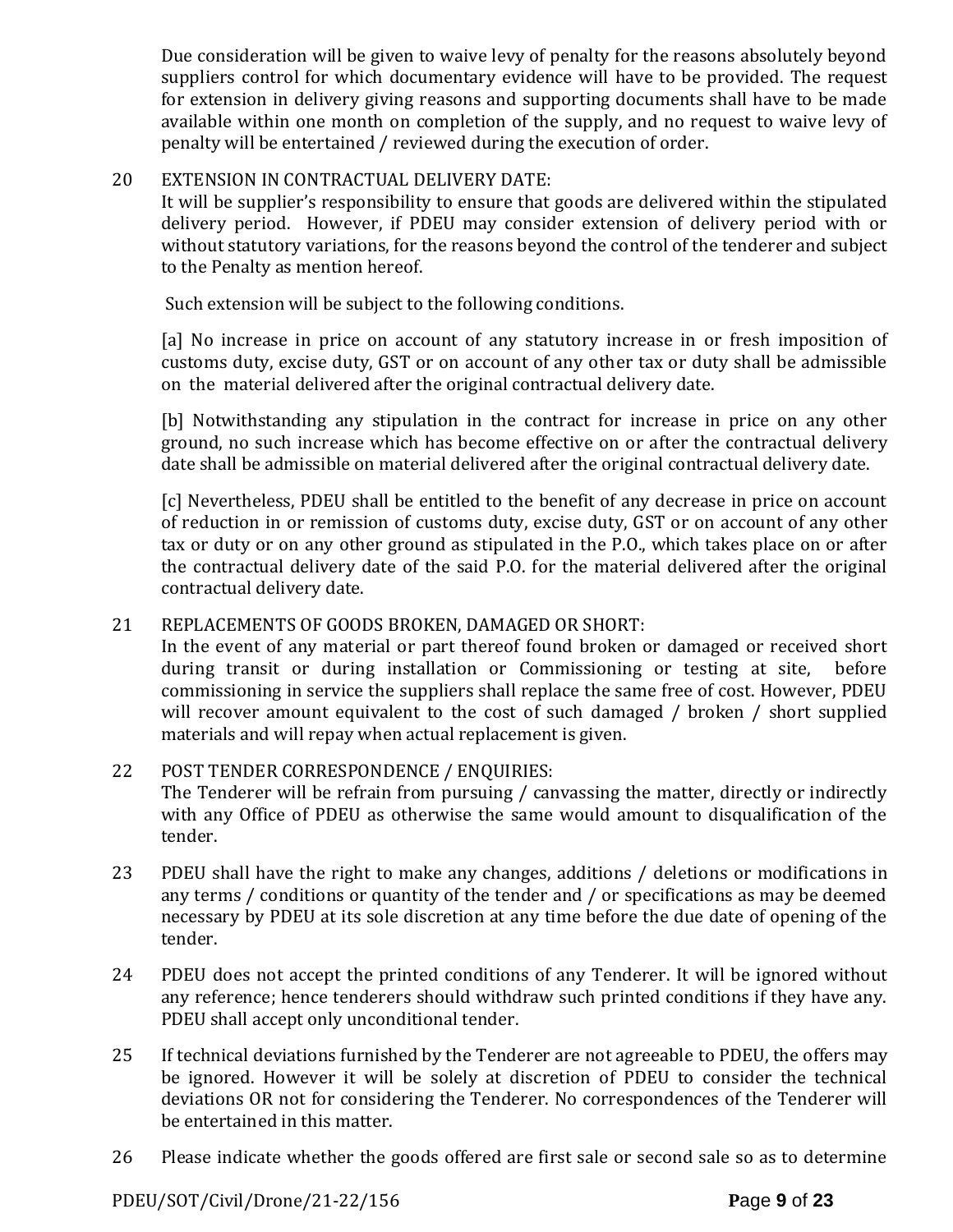the payment of GST.

- 27 Revision of prices or any commercial terms affecting the price after opening of technical bids shall not be considered and will be ignored.
- 28 Tenderers shall indicate the name of their partners of their manufacturing firm.
- 29 Tenderer should specifically mention in the offers the name of the Partners / Proprietor / Directors who is / are the signing authority.

# 30 GUARANTEE:

If the goods, stores and equipments found defective due to bad design or workmanship the same should be repaired or replaced by the tenderer free of charge if reported within 24 months from the date of commissioning of equipments whichever is earlier. Tenderer will be responsible for the proper performance of the equipments / materials for the respective guarantee period.

# 31 APPROVAL:

The goods shall be subject to the approval of PDEU after receipt of the Material at site.

32 PDEU would prefer the offers from manufacturers directly. All the manufacturers should quote for those items, which are actually manufactured at / rolled by their plants. This should be strictly adhered.

PDEU reserves the right to inspect, suppliers factory at any time during the currency of the contract in case order is placed on supplier and also to inspect manufactured material before testing / packing / dispatch.

- 33 If in any company, the interest of any employee of the PDEU. or his relative as defined in Section VI of the Company's Act. 1956, is 10% or more, PDEU will not deal with such company at all. Tenderer therefore, must specifically disclose this fact in his technical Bid. Non-disclosure of such facts would disqualify the Tenderer for further dealing with PDEU.
- 34 TERMINATION OF CONTRACT:

In case, the supplier fails to deliver the stores / materials / equipments or any consignment thereof within contractual period of delivery or in case the stores are found not in accordance with prescribed specification and/or the approved sample, PDEU shall exercise its discretionary power as under:

[a] To recover, from the supplier as agreed, by way of penalty clause above,

or

[b] To purchase from elsewhere, after giving notice of 15 days to the supplier, on his account and his risk

or

[c] To cancel the contract.

or

[d] PDEU at any time terminate the contract by giving written notice to the qualified Bidders/Tenderer without compensation to the qualified tenderer, if he become bankrupt or otherwise, insolvent or in case of dissolution of firm or winding up of company provided that such termination will not prejudice or effect any right of action or remedy which has thereafter to the University.

In the event of the risk purchase of stores of similar description, the opinion of PDEU shall be final. In the event of action taken under clause (a) or (b) above, the supplier shall be liable to pay for any loss which PDEU may sustain on this account

Further, "PDEU" reserves the right to terminate the Contract (i.e. Purchase order) at any time, without assigning any reasons, whatsoever, by giving a notice or not less than period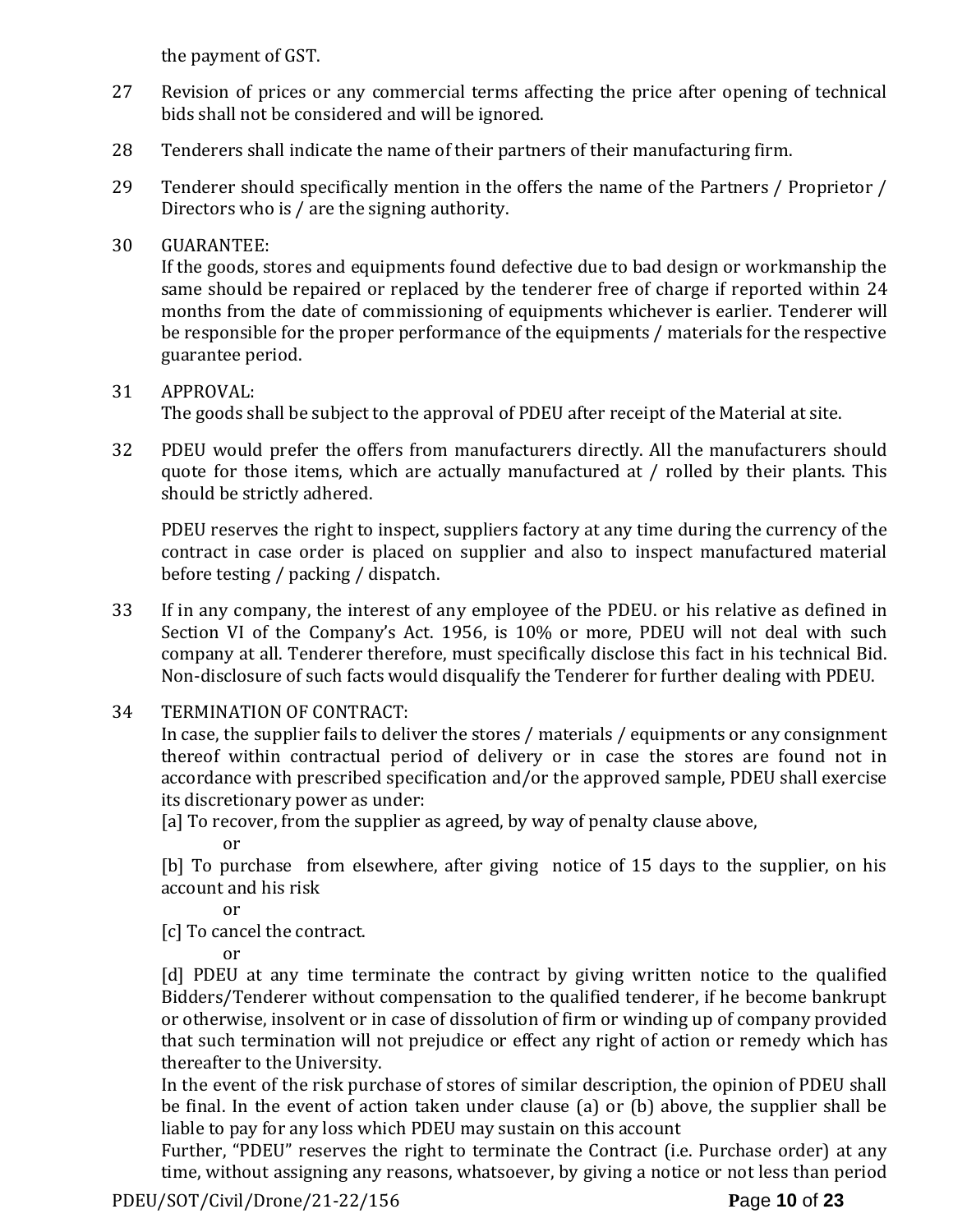of ONE month. Suppliers will not be entitled for any compensations / damages / losses, refund by PG whatsoever, on account of such termination of the Contract."

# 35 ARBITRATION:

All questions, disputes or differences whatsoever which may at any time arise between the parties to this agreement touching the agreement or subject matter thereof, arising out of or in relation to there and whether as to construction or otherwise shall be referred to the decision of the Sole Arbitrator, appointed by the PDEU, for that purpose, who shall be a retired High Court Judge or retired District and Sessions Judge, and the decision of the said Arbitrator shall be final and binding upon the parties. Reference to the arbitration shall be governed by the provisions of Indian Arbitration & Conciliation Act. 1996 as amended from time to time and the rules made there under.

# 36 **IURISDICTION:**

All questions, disputes or differences arising under, out of or in connection with the Tender / Contract shall be subject to the exclusive jurisdiction of Ahmedabad court.

- 37 If the tenderer is an Agent, he will have to give information and declare the name of the principal from which he will source the materials along with company's written confirmation about quality and backup performance guarantee. Only on getting complete information from Agent, such offer, if found suitable, shall be considered.
- 38 PDEU reserves the right to cancel any or all the offers / bids or to accept any offer without assigning any reasons.

In case PDEU finds that there is an attempt of cartel in the prices, PDEU reserves the right to consider or reject any or all the parties offers without assigning any reasons thereof.

- 39 PDEU reserves the right to increase or decrease the quantity against each item/s while placing the order.
- 40 The names of the Partners / Directors / Sole Proprietors and responsible person and his updated Address / Telephone, Fax Numbers etc. should be invariably mentioned in the Annexure provided for this purpose in this document.
- 41 The Tenderer must give in his offer, the full name and address with phone, Fax & mobile numbers of the Authorized Representative to do liaison work with PDEU on their behalf.
- 42 The tenderers should invariably write the name and address of the Company, both on sealed covers of EMD, Technical & Price Bids. The tender covers without the name and address will not be opened.
- 43 The tenderers are required to furnish the technical information and the Guaranteed technical particulars (GTP) along with company seal and signature of the Tenderer on each and every page / papers of the tender documents.
- 44 Tenderer should invariably fill up all the details of all the Annexure/s including the prices in the Price Bid Annexure of this tender document and should be duly signed by authorized signatories with their rubber stamp and along with Company's seal / stamp affixed on each paper.
- 45 If the Tenderer fails to pay the Security Deposit or defaults in execution of the orders placed or if PDEU suffers any financial loss due to this, then PDEU will be at liberty to adjust the amount from other orders of the same firm or by encashing the Bank Guarantee.
- 46 All the tenderers must ensure that all the relevant documents / papers submitted with the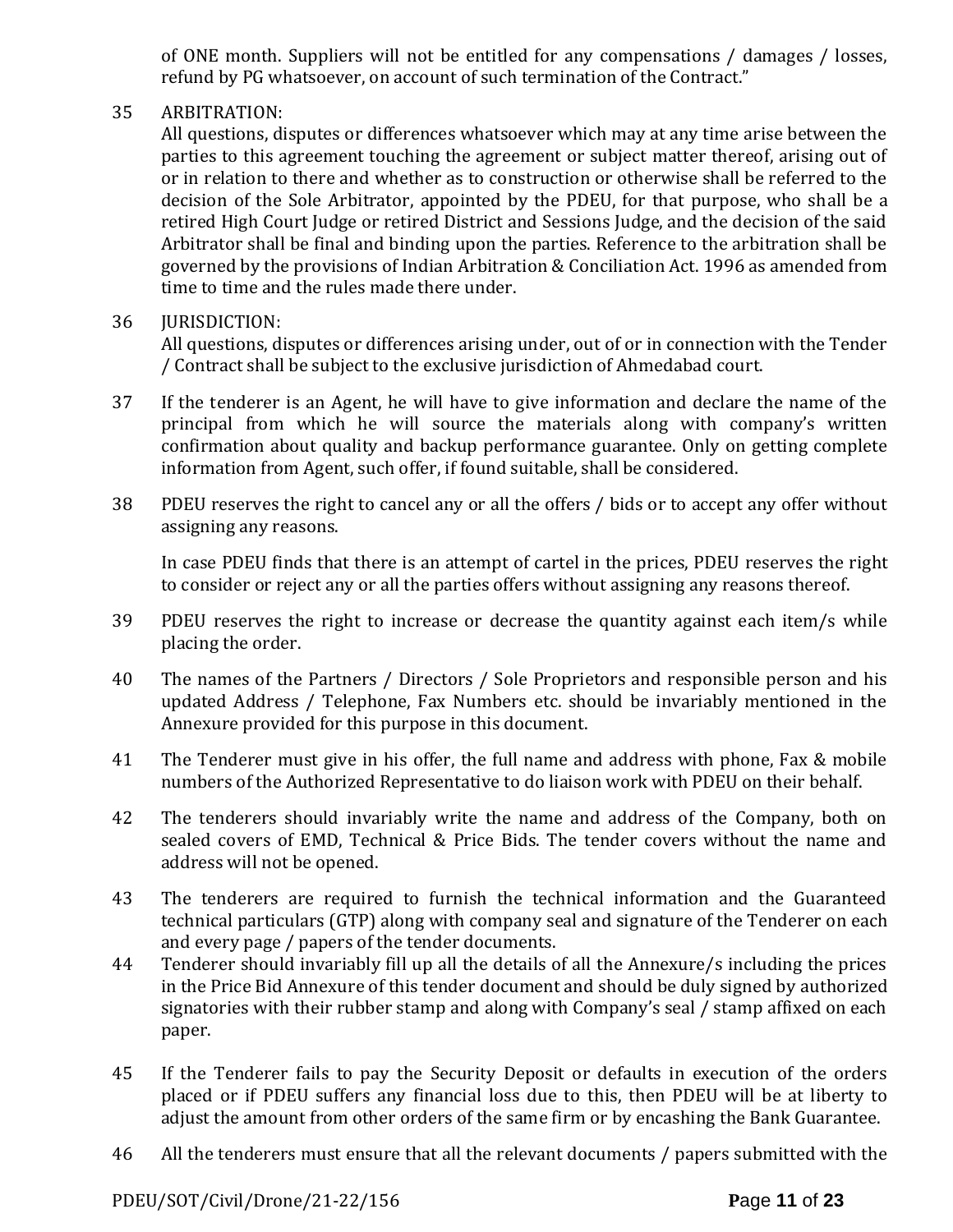tender should be serially numbered, properly bounded / tied together and properly documented.

47 All the above points should be complied by the Tenderers. If not, tenders are likely to be ignored without making any further reference.

--------------------×--------------------------×-------------------------×------------------------×-------------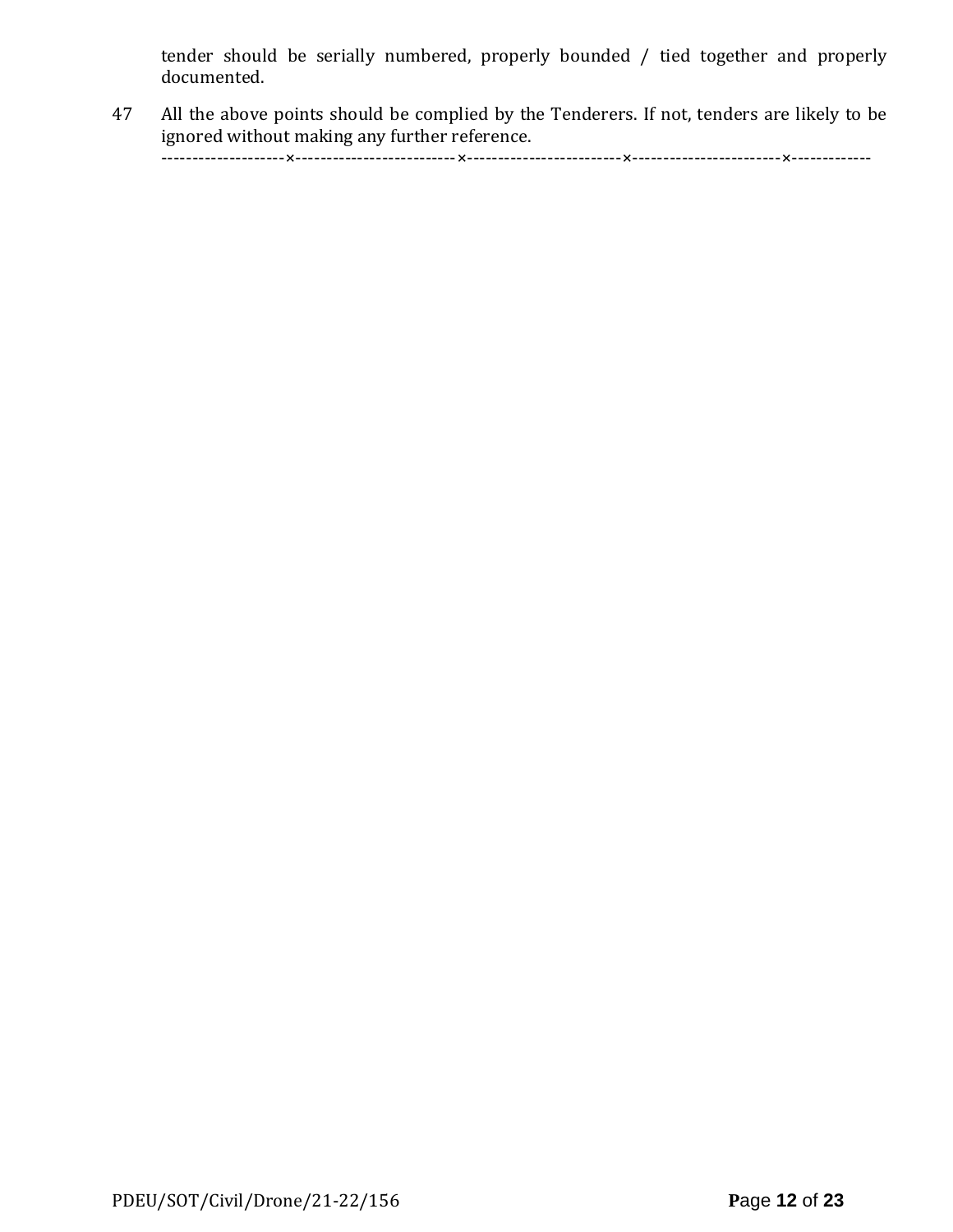#### E. M. D. BANK GUARANTEE FORMAT

FOR TENDER NO. PDEU / \_\_\_\_\_\_\_\_\_\_\_\_\_\_\_\_\_\_\_\_\_\_\_\_\_\_\_\_\_\_\_\_ \_

# APPENDIX – I (BANK GUARANTEE ON NON-JUDICIAL STAMP PAPER OF Rs.100/-)

Messer's WHEREAS \_\_\_\_\_\_\_\_\_\_\_\_\_\_\_\_\_\_\_\_\_\_\_\_\_\_\_\_\_\_\_\_\_\_\_\_\_\_\_\_\_\_(Name & Address of the Firm) having their registered office at \_\_\_\_\_\_\_\_\_\_\_\_\_\_\_\_\_\_\_\_\_\_\_\_\_\_\_\_\_\_\_\_\_\_\_\_\_ (Address of the firms Registered office) (Hereinafter called the 'Tenderer') wish to participate in the tender No. \_\_\_\_\_\_\_\_\_\_\_\_\_\_\_ for \_\_\_\_\_\_\_\_\_\_\_\_\_\_\_\_\_\_\_\_\_\_\_\_\_\_\_\_\_ of (Supply/Erection/Supply & Erection Work) (Name of the material/equipment/Work) for\_\_\_\_\_\_\_\_\_\_\_\_\_\_\_\_\_\_\_\_\_\_\_\_\_\_\_ PANDIT DEENDAYAL ENERGY UNIVERSITY and WHEREAS a Bank Guarantee for (Hereinafter called the "Beneficiary") Rs. \_\_\_\_\_\_\_\_\_\_(Amount of EMD) valid till \_\_\_\_\_\_(Mention here date of validity of this guarantee which will be 4 (FOUR) months beyond initial validity of Tender's offer) is required to be submitted by the tenderer along with the tender.

We,

 (Name of the Bank and address of the Branch giving the Bank Guarantee) having our registered office at \_\_\_\_\_\_\_\_\_\_\_\_\_\_\_\_\_\_\_\_\_\_(Address of Bank's registered office) hereby give this Bank Guarantee No.\_\_\_\_\_\_\_\_\_\_\_\_\_\_\_\_ dated \_\_\_\_\_\_\_\_\_ and hereby agree unequivocally and Unconditionally to pay within 48 hours on demand in writing from the PANDIT DEENDAYAL ENERGY UNIVERSITY or any officer authorized by it in this behalf any amount not exceeding Rs. (Amount of E.M.D.), (Rupees \_\_\_\_\_\_\_\_\_\_\_\_\_\_\_\_\_(In words) to the said PANDIT DEENDAYAL ENERGY UNIVERSITY on behalf of the Tenderer.

We\_\_\_\_\_\_\_\_\_\_\_\_\_\_\_\_\_\_\_\_\_\_\_\_\_\_\_\_\_\_\_\_\_(Name of the Bank) also agree that withdrawal of the tender or part thereof by the tenderer within its validity or Non submission of Security Deposit by the Tenderer within one month from the date tender or a part thereof has been accepted by the PANDIT DEENDAYAL ENERGY UNIVERSITY would constitute a default on the part of the Tenderer and that this Bank Guarantee is liable to be invoked and encashed within its validity by the Beneficiary in case of any occurrence of a default on the part of the Tenderer and that the encashed amount is liable to be forfeited by the Beneficiary.

This agreement shall be valid and binding on this Bank upto and inclusive of (Mention here the date of validity of Bank) and shall not be terminable by notice or by Guarantee) change in the constitution of the Bank or the firm of Tenderer Or by any reason whatsoever and our liability hereunder shall not be impaired or discharged by any extension of time or variations or alternations made, given, conceded with or without our knowledge or consent by or between the tenderer and the PDEU.

NOT WITH STANDING anything contained hereinbefore our liability under this guarantee is restricted to Rs.  $(Amt. of E.M.D.)$  (Rupees \_\_\_\_\_\_\_\_\_\_\_\_\_\_\_\_\_\_\_\_\_\_\_\_\_\_\_\_\_\_\_\_\_\_\_\_\_) (In words). Our Guarantee shall remain in force till\_\_\_\_\_\_\_\_\_(Date of validity of the Guarantee). Place: Date:

Please Mention here Complete Postal Address of the Bank with Branch Code, Telephone and Fax Nos.

SIGNATURE OF THE BANK'S AUTHORISED SIGNATORY WITH OFFICIAL SEAL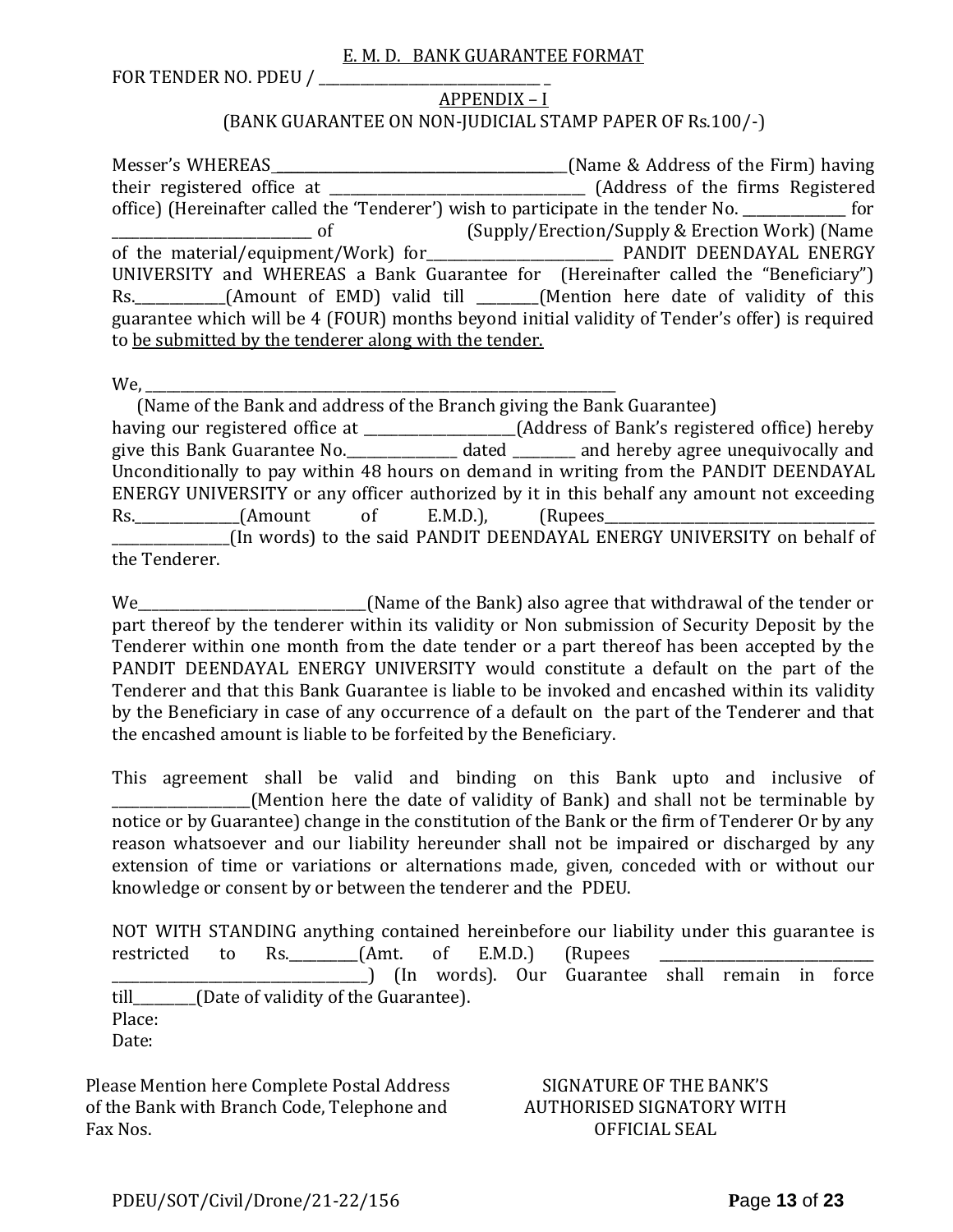#### ON STAMP PAPER OF RS.100/-

#### FORM OF BANKER'S UNDERTAKING

[For Performance Guarantees (PG) as per clause no.8 of commercial terms and conditions]

We, Bank of all and the end of the same of the same of the same of the same hereby agree unequivocally and unconditionally to pay within 48 hours on demand in writing from the PANDIT DEENDAYAL ENERGY UNIVERSITY. or any Officer authorized by it in this behalf any amount up to and not exceeding Rs.\_\_\_\_\_\_\_\_\_\_\_\_\_\_\_\_\_\_\_\_\_ (in words) Rupees\_

\_\_\_\_\_\_\_\_\_\_\_\_\_\_\_\_\_\_\_\_\_\_\_\_\_\_\_\_\_\_\_ to the said PANDIT DEENDAYAL ENERGY UNIVERSITY on behalf on  $M/s$ .

who have entered into a contract for the supply/works specified below:

P.O. (A/T) No.\_\_\_\_\_\_\_\_\_\_\_\_\_\_\_\_\_\_\_\_\_\_\_\_\_\_dated\_\_\_\_\_\_\_\_\_.

This agreement shall be valid and binding on this Bank upto and inclusive of \_\_\_\_\_\_\_\_\_\_

and shall not be terminable by notice or by change in the constitution of the Bank or the firm of Contractors / Suppliers or by any other reasons whatsoever and our liability hereunder shall not be impaired or discharged by any extension of time or variations or alterations made, given conceded or agreed, with or without our knowledge or consent, by or between parties to the said within written contract.

"NOTWITHSTANDING" anything contained herein before our liability under this guarantee is restricted to Rs.\_\_\_\_\_\_\_\_\_\_\_\_\_\_\_\_\_\_\_\_\_\_\_\_\_

(Rupees\_\_\_\_\_\_\_\_\_\_\_\_\_\_\_\_\_\_\_\_\_\_\_\_\_\_\_\_\_\_\_\_\_\_\_\_\_\_\_\_\_\_\_\_\_ only). Our guarantee shall remain in force until

Place: Date:

\_\_\_\_\_\_\_\_\_\_\_.

Please Mention here Complete Postal Address of the Bank with Branch Code, Telephone and Fax Nos.

SIGNATURE OF THE BANK'S AUTHORISED SIGNATORY WITH OFFICIAL ROUND SEAL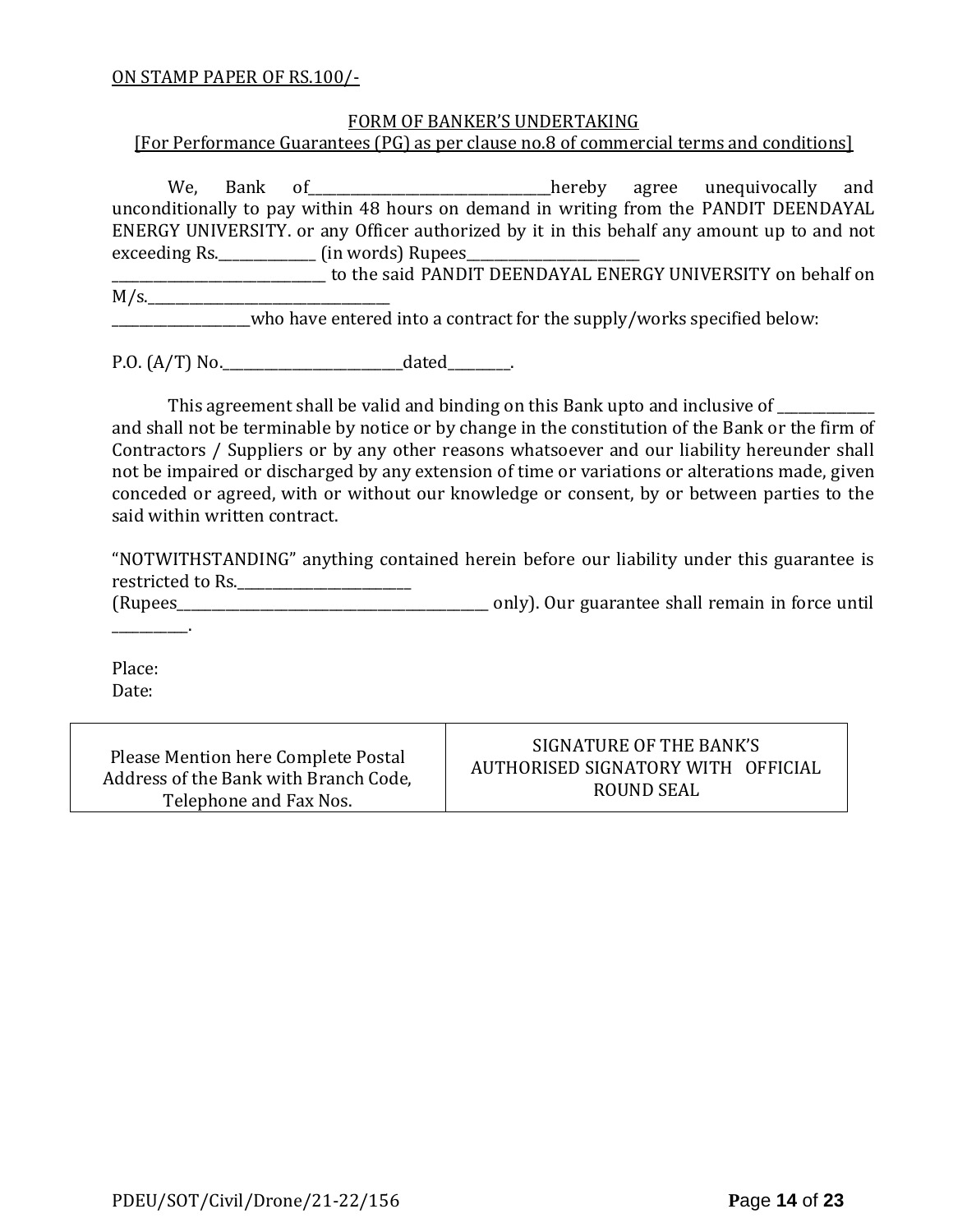#### ANNEXURE – 1

I / WE, confirm that following documents are attached with the technical bid of the offer and should be placed as a **First page** of offer.

| Sr.<br>N <sub>o</sub> | <b>Details</b>                                                  | Confirmation<br>(Tick $\sqrt{ }$ any one) |
|-----------------------|-----------------------------------------------------------------|-------------------------------------------|
| $\mathbf{1}$          | Firm's details as per "Annexure -2"                             | YES / NO                                  |
| 2                     | "Annexure-3"                                                    | YES / NO                                  |
| 3                     | Delivery schedule as per "Annexure- 4"                          | YES / NO                                  |
| $\overline{4}$        | Past experience details as per "Annexure-7"                     | YES / NO                                  |
| 5                     | PDEU technical specification duly signed and with seal of firm. | YES / NO                                  |
| 6                     | Undertaking-"Annexure-5"                                        | YES / NO                                  |
| $\overline{7}$        | Technical & Commercial Deviation- "Annexure-6"                  | YES / NO                                  |
| 8                     | Experience Certificate-"Annexure-7"                             | YES / NO                                  |
| 9                     | Conformation of Tender Condition-"Annexure-8"                   | YES / NO                                  |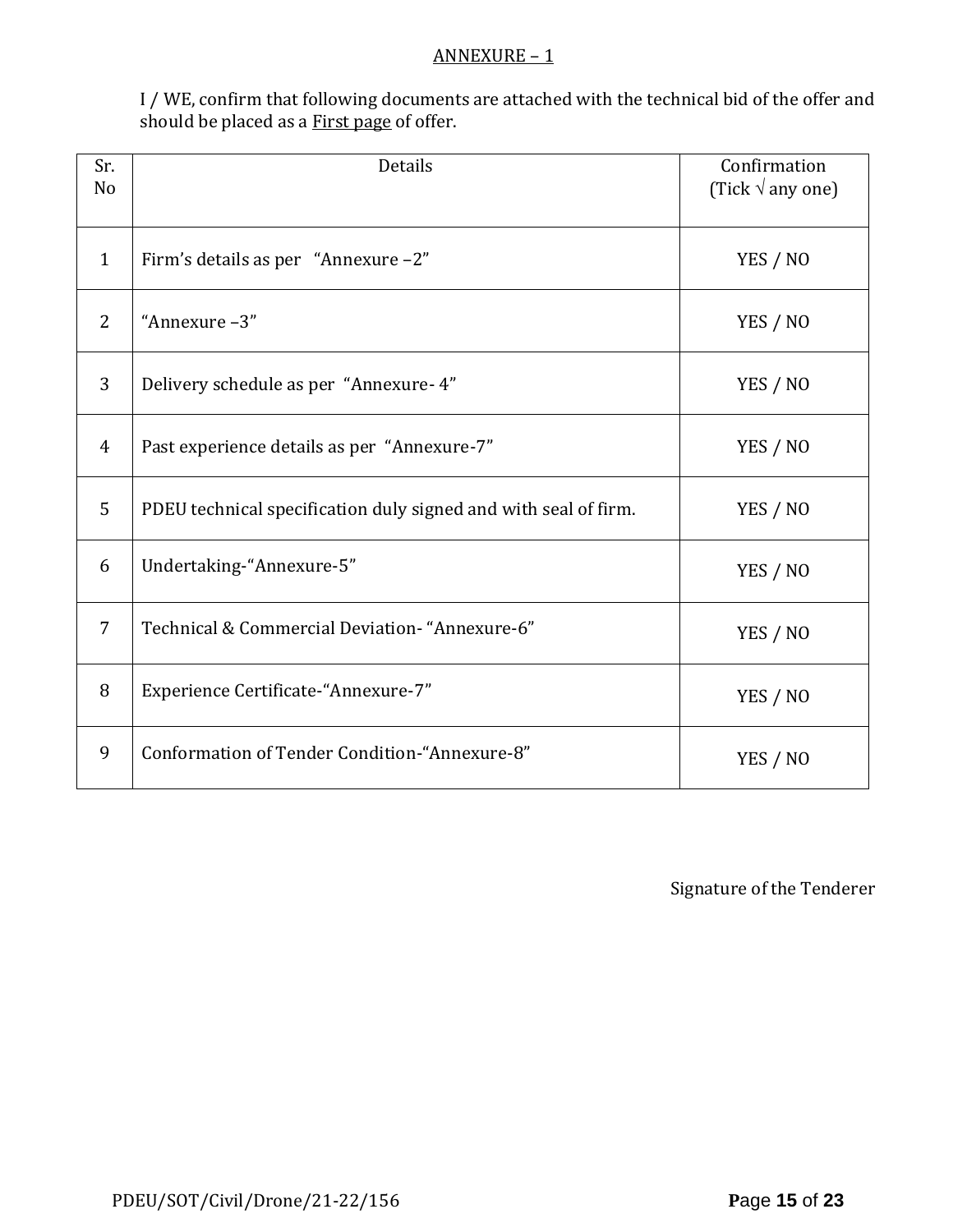#### ANNEXURE - 2 DETAILS OF THE FIRM

Tenderer shall provide all the details in this form and shall be placed as a Second Page of the bid.

| <b>Supplier Name</b>                                                            |                   |                                |  |                      |                                  |
|---------------------------------------------------------------------------------|-------------------|--------------------------------|--|----------------------|----------------------------------|
| Within Gujarat / Outside Gujarat                                                |                   |                                |  |                      |                                  |
| Pvt. Firm / Public Ltd. / State Govt. Under taking<br>Central Govt. undertaking |                   | (Indicate the relevant status) |  |                      |                                  |
|                                                                                 |                   |                                |  |                      |                                  |
| GST No. and GST Date                                                            |                   |                                |  |                      |                                  |
| CST No. and CST Date                                                            |                   |                                |  |                      |                                  |
| Excise No. and Excise Date                                                      |                   |                                |  |                      |                                  |
| Financial Turnover for Past 3 Years (Rupees in<br>Lacs (10 <sup>5</sup> )       |                   | 1st Year                       |  | 2 <sup>nd</sup> Year | 3rd Year                         |
| Custom No. and Date (If applicable)                                             |                   |                                |  |                      |                                  |
| Address of                                                                      | Registered Office | Factory / Works                |  |                      | <b>Authorized Representative</b> |
| Contact person name                                                             |                   |                                |  |                      |                                  |
| Designation                                                                     |                   |                                |  |                      |                                  |
| Address                                                                         |                   |                                |  |                      |                                  |
| City & Pin code                                                                 |                   |                                |  |                      |                                  |
| State                                                                           |                   |                                |  |                      |                                  |
| Country                                                                         |                   |                                |  |                      |                                  |
| Phone Nos.(Off.)                                                                |                   |                                |  |                      |                                  |
| Phone Nos.(Res.)                                                                |                   |                                |  |                      |                                  |
| Fax Nos.                                                                        |                   |                                |  |                      |                                  |
| STD Code.                                                                       |                   |                                |  |                      |                                  |
| Mobile No.                                                                      |                   |                                |  |                      |                                  |
| Web site address                                                                |                   |                                |  |                      |                                  |
| Email-id                                                                        |                   |                                |  |                      |                                  |
| Specimen signature                                                              |                   |                                |  |                      |                                  |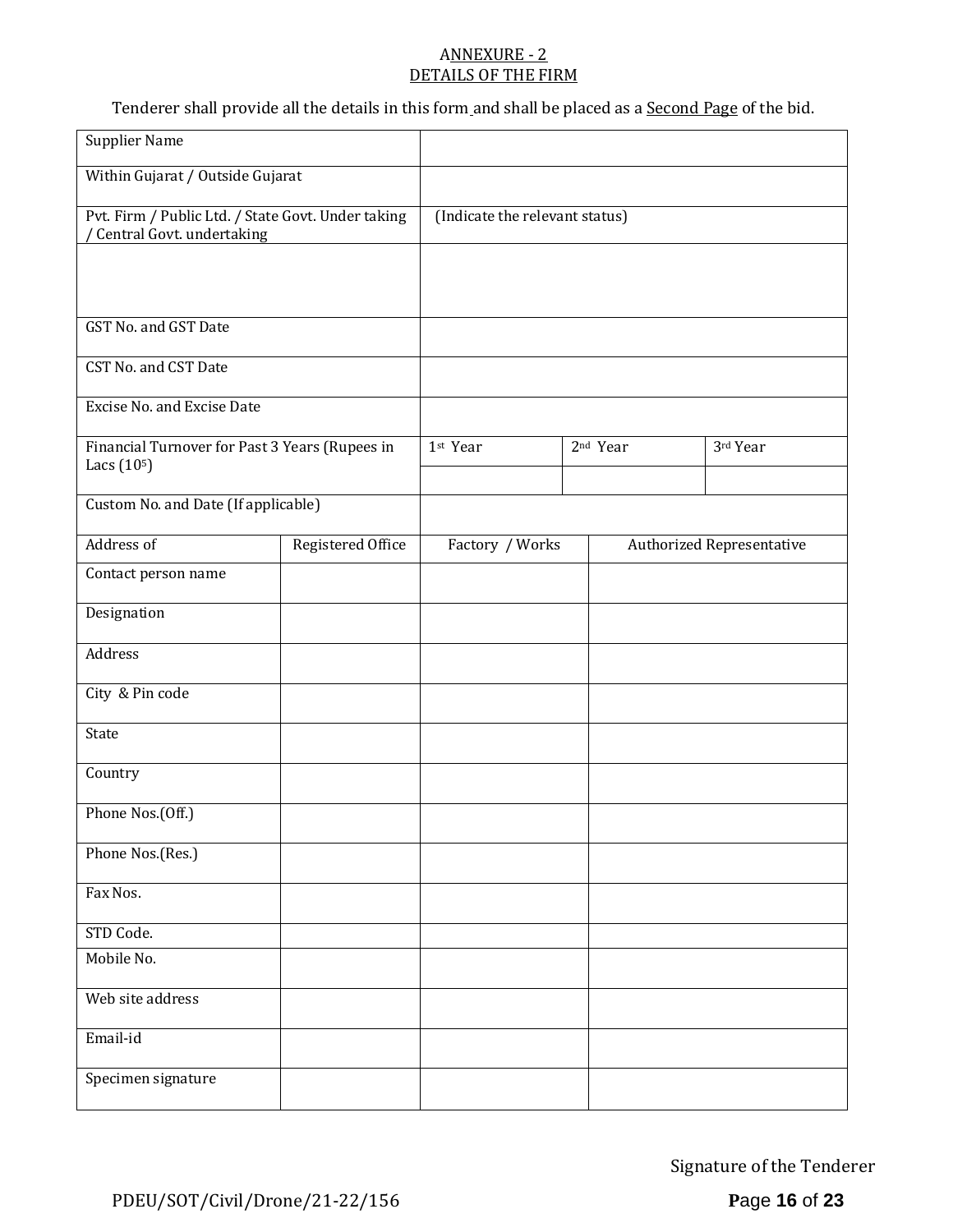# ANNEXURE-3

Tenderer shall fill up following details and shall be Third page of the Technical Bid

| $\mathbf{1}$   | PRICES: [FIRM ONLY]<br>(Please Specify YES / NO.)                                                                                    |               |
|----------------|--------------------------------------------------------------------------------------------------------------------------------------|---------------|
| 2              | <b>EXCISE DUTY: [SINGLE SLAB ONLY]</b><br>(Please Specify INCUSIVE / EXCLUSIVE /<br>EXEMPTED)                                        | $\frac{0}{0}$ |
| $\overline{3}$ | <b>GST: [IN PERCENTAGE]</b><br>(Please Specify INCUSIVE / EXCLUSIVE /<br>EXEMPTED)<br>Please quote your GST Registration No. & Date. | $\frac{0}{0}$ |
| $\overline{4}$ | PENALTY TERMS AGREED :<br>(Please Specify YES / NO.)                                                                                 |               |
| 5              | PERFORMANCE GUARANTEE TO COVER EXECUTION<br>PERIOD (SECURITY) TERMS : AGREED: (Cl.no.8)<br>(Please Specify YES / NO.)                |               |
| 6              | PERFORMANCE GUARNTEE TO COVER WARRANTY<br>PERIOD TERMS AGREED: (Wherever<br>applicable): (Please Specify YES / NO.)                  |               |
| $\overline{7}$ | <b>VALIDITY OF THE OFFER AGREED:</b><br>(Please Specify YES / NO.)                                                                   |               |
| 8              | PAYMENT TERMS AGREED:<br>(Please Specify YES / NO.)                                                                                  |               |
| 9              | ITEMS OFFERED : (Yes/No)                                                                                                             |               |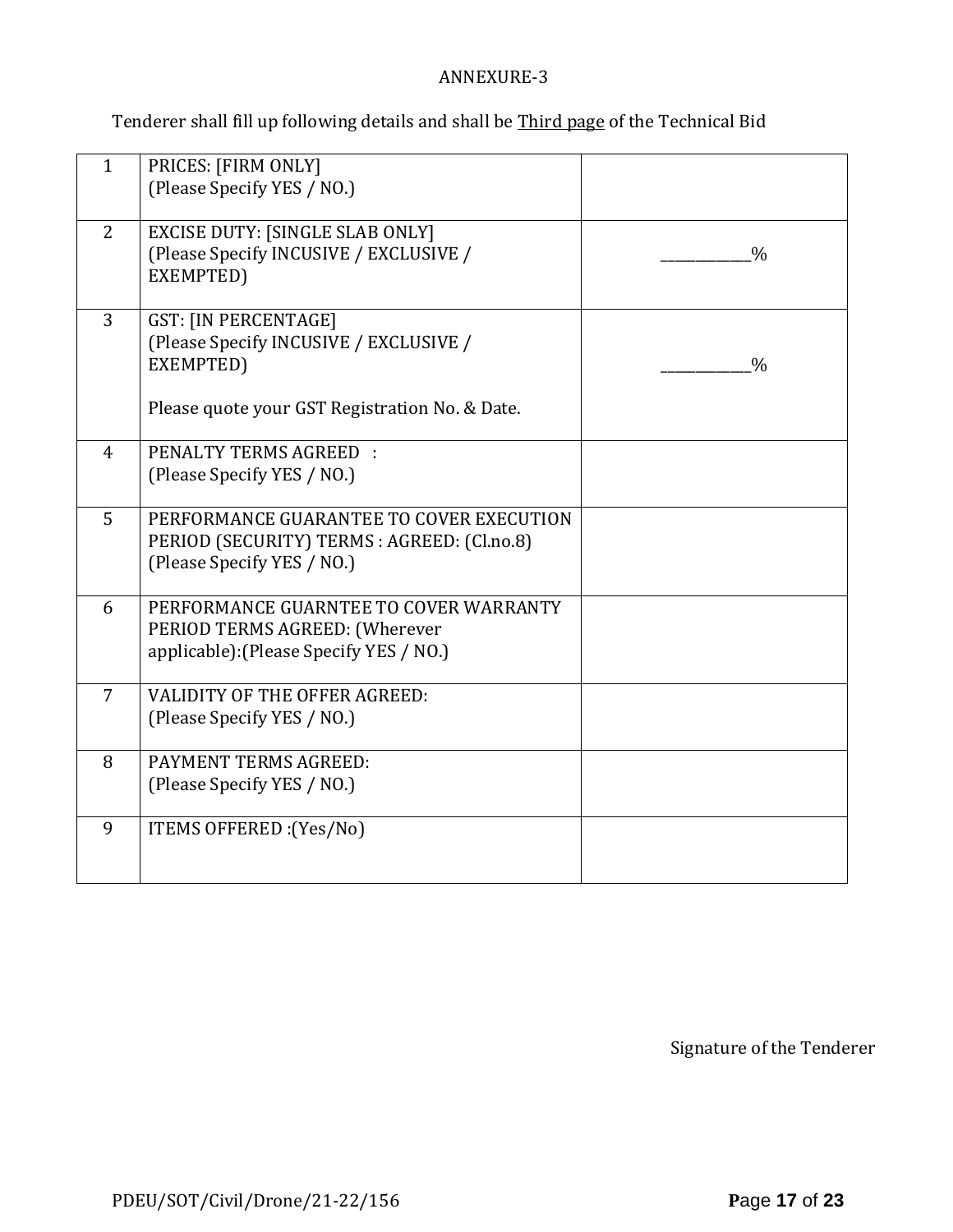# ANNEXURE – 4

# Details of the Items and Qty. offered as a Fourth Page of offer.

| Sr. | Details of the Items / Equipments Offered | Quantity<br>Offered | Status:               |
|-----|-------------------------------------------|---------------------|-----------------------|
| No. |                                           |                     | Supplier/Manufacturer |
|     |                                           |                     |                       |
|     |                                           |                     |                       |
|     |                                           |                     |                       |
|     |                                           |                     |                       |
|     |                                           |                     |                       |
|     |                                           |                     |                       |
|     |                                           |                     |                       |
|     |                                           |                     |                       |
|     |                                           |                     |                       |
|     |                                           |                     |                       |
|     |                                           |                     |                       |
|     |                                           |                     |                       |
|     |                                           |                     |                       |
|     |                                           |                     |                       |
|     |                                           |                     |                       |
|     |                                           |                     |                       |
|     |                                           |                     |                       |
|     |                                           |                     |                       |
|     |                                           |                     |                       |
|     |                                           |                     |                       |
|     |                                           |                     |                       |
|     |                                           |                     |                       |
|     |                                           |                     |                       |
|     |                                           |                     |                       |
|     |                                           |                     |                       |
|     |                                           |                     |                       |
|     |                                           |                     |                       |
|     |                                           |                     |                       |
|     |                                           |                     |                       |
|     |                                           |                     |                       |
|     |                                           |                     |                       |
|     |                                           |                     |                       |
|     |                                           |                     |                       |
|     |                                           |                     |                       |
|     |                                           |                     |                       |
|     |                                           |                     |                       |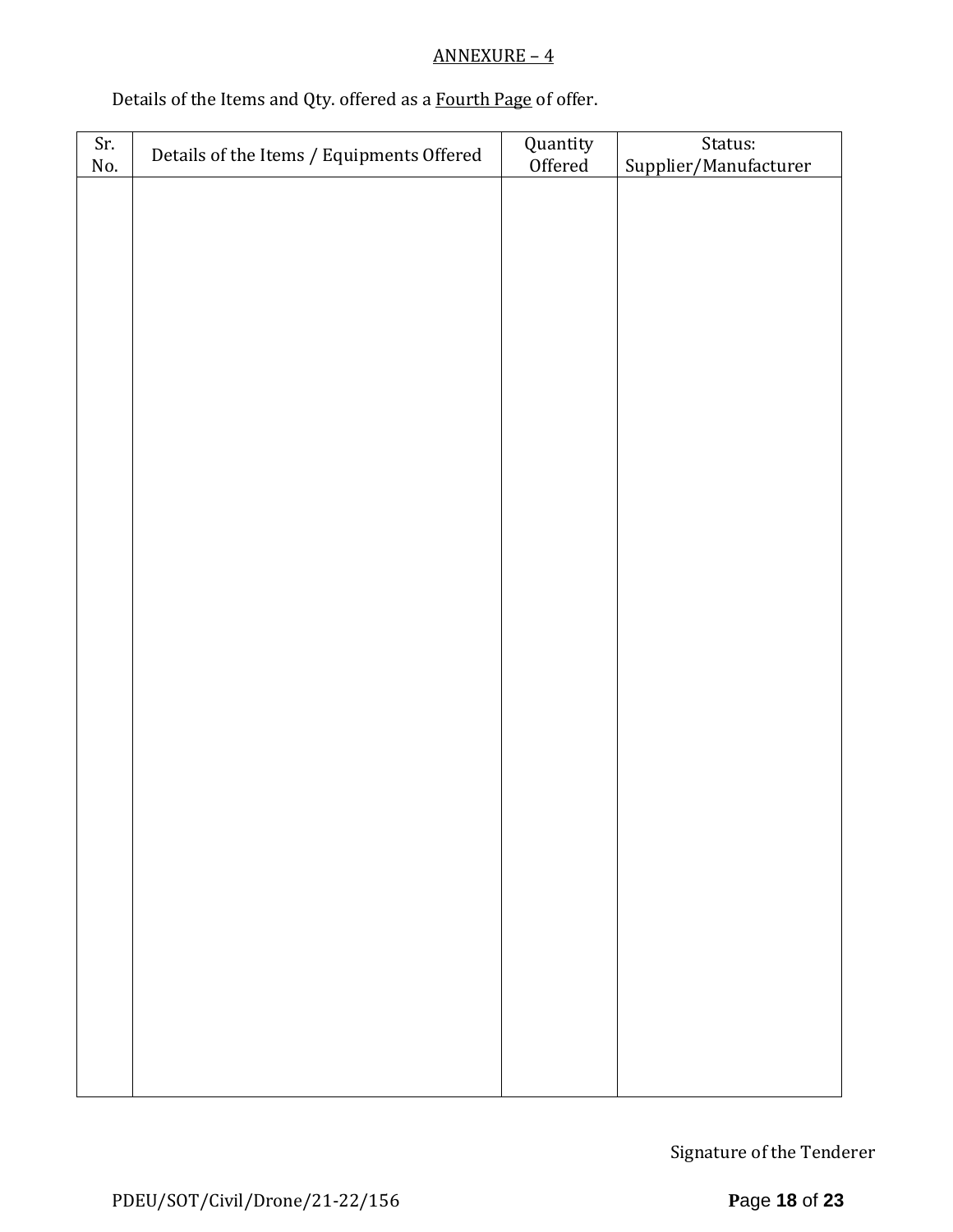#### ANNEXURE – 5

(UNDERTAKING IN REGARD TO STOP DEAL / BLACK LIST THEREOF) and should be placed as a Fifth page of offer.

Sub: Undertaking in regard to Stop Deal / Black List Thereof.

Ref: Tender No. PDEU / \_\_\_\_\_\_\_\_\_\_\_\_\_\_\_\_\_\_\_\_.

All bidders will have to furnish the following undertaking duly filled in, signed and stamped for each quoted item of the tender along with the Technical Bid.

…….

-----------------------------------------------------------------------------------------

| I/We                        |                                                 |
|-----------------------------|-------------------------------------------------|
| Authorized signatory of M/S | here by certify that $M/S$                      |
|                             | is not stop deal / black listed by PDEU for the |
|                             |                                                 |

tendered item.

Seal of the Firm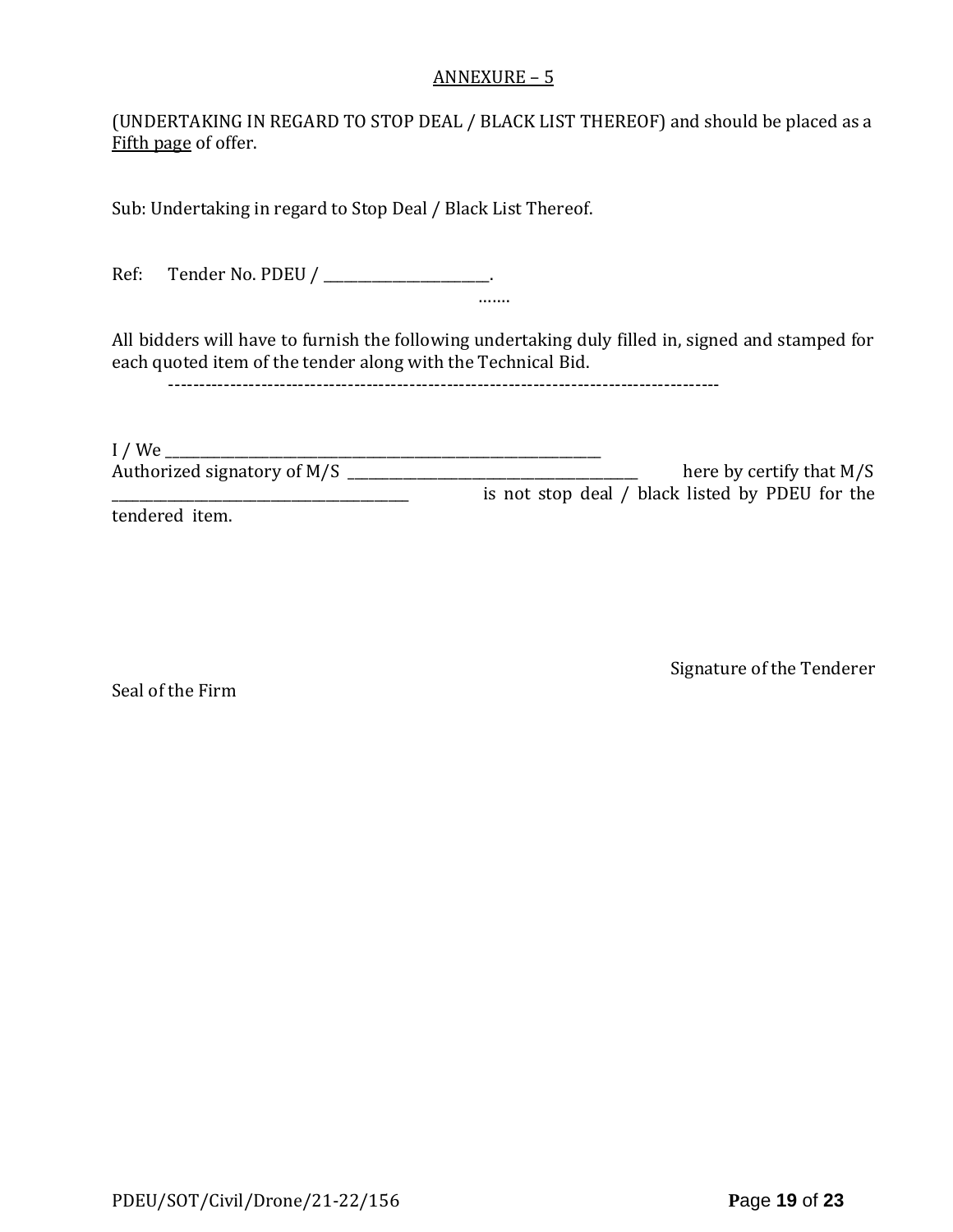#### ANNEXURE – 6 TECHNICAL AND COMMERCIAL DEVIATIONS IF ANY TO BE FURNISHED IN THIS ANNEXURE ONLY AND TO BE SUBMITTED WITH TECHNICAL BID.

We confirm that the product offered under this tender complies with all the Technical Specifications, except the deviations mentioned above. We also confirm that there are no commercial deviations other than mentioned above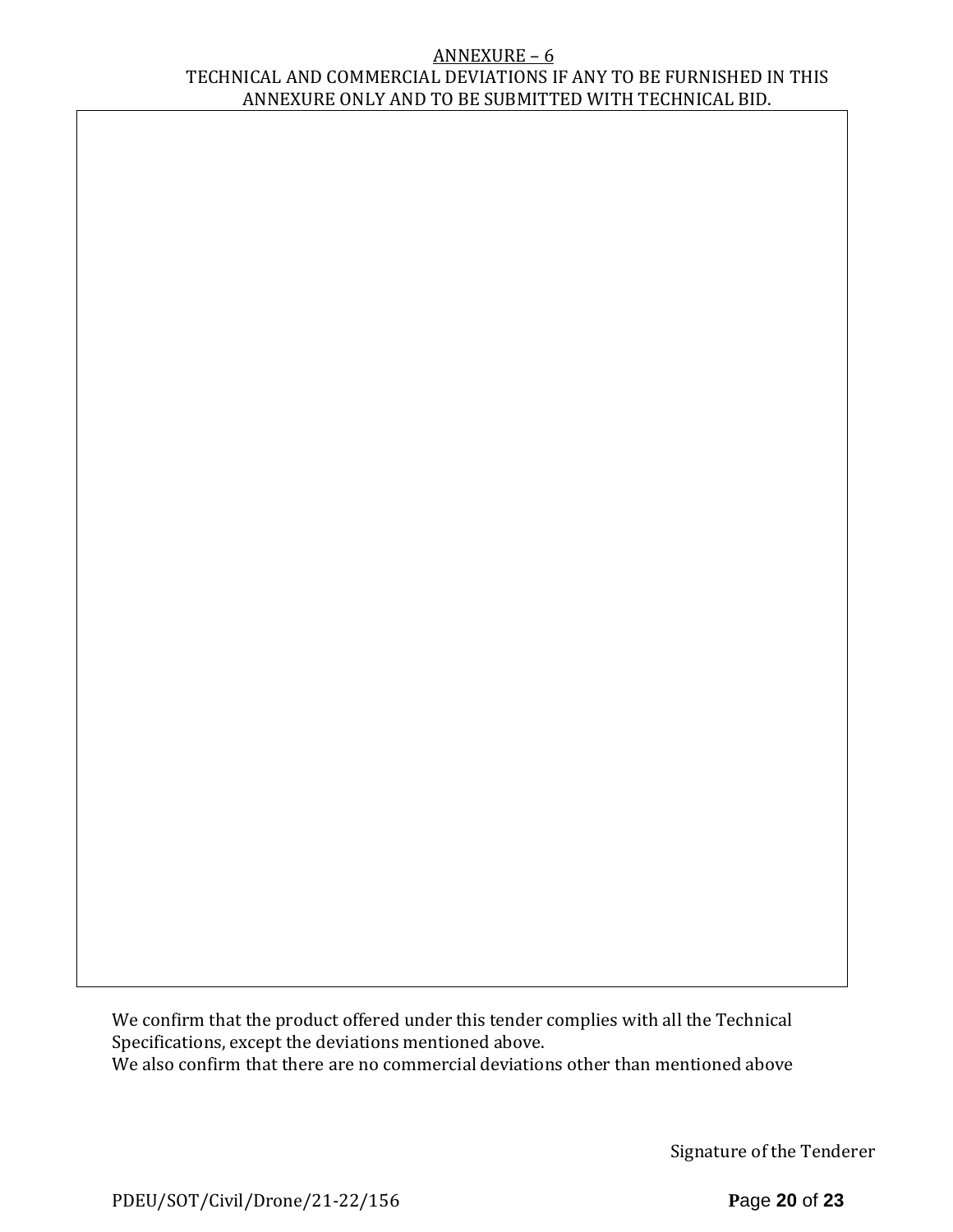## ANNEXURE- 7

# DETAILS OF THE EXPERIENCE FOR SUPPLY OF SIMILAR TYPE OF ITEMS IN LAST THREE YEARS FROM THE DUE DATE OF TENDER:

| Sr.<br>No | <b>ITEMS</b><br><b>SUPPLIED TO</b> | ORDER<br><b>REFERENCE</b><br>No. & DATE | <b>ITEMS</b> | Qty. | ORDER FULLY<br>EXECUTED.<br>YES/NO | STATUS, IF<br>ORDER UNDER<br><b>EXECUTION</b> | <b>REMARKS</b> |
|-----------|------------------------------------|-----------------------------------------|--------------|------|------------------------------------|-----------------------------------------------|----------------|
| 1)        |                                    |                                         |              |      |                                    |                                               |                |
| 2)        |                                    |                                         |              |      |                                    |                                               |                |
| 3)        |                                    |                                         |              |      |                                    |                                               |                |
| 4)        |                                    |                                         |              |      |                                    |                                               |                |
| 5)        |                                    |                                         |              |      |                                    |                                               |                |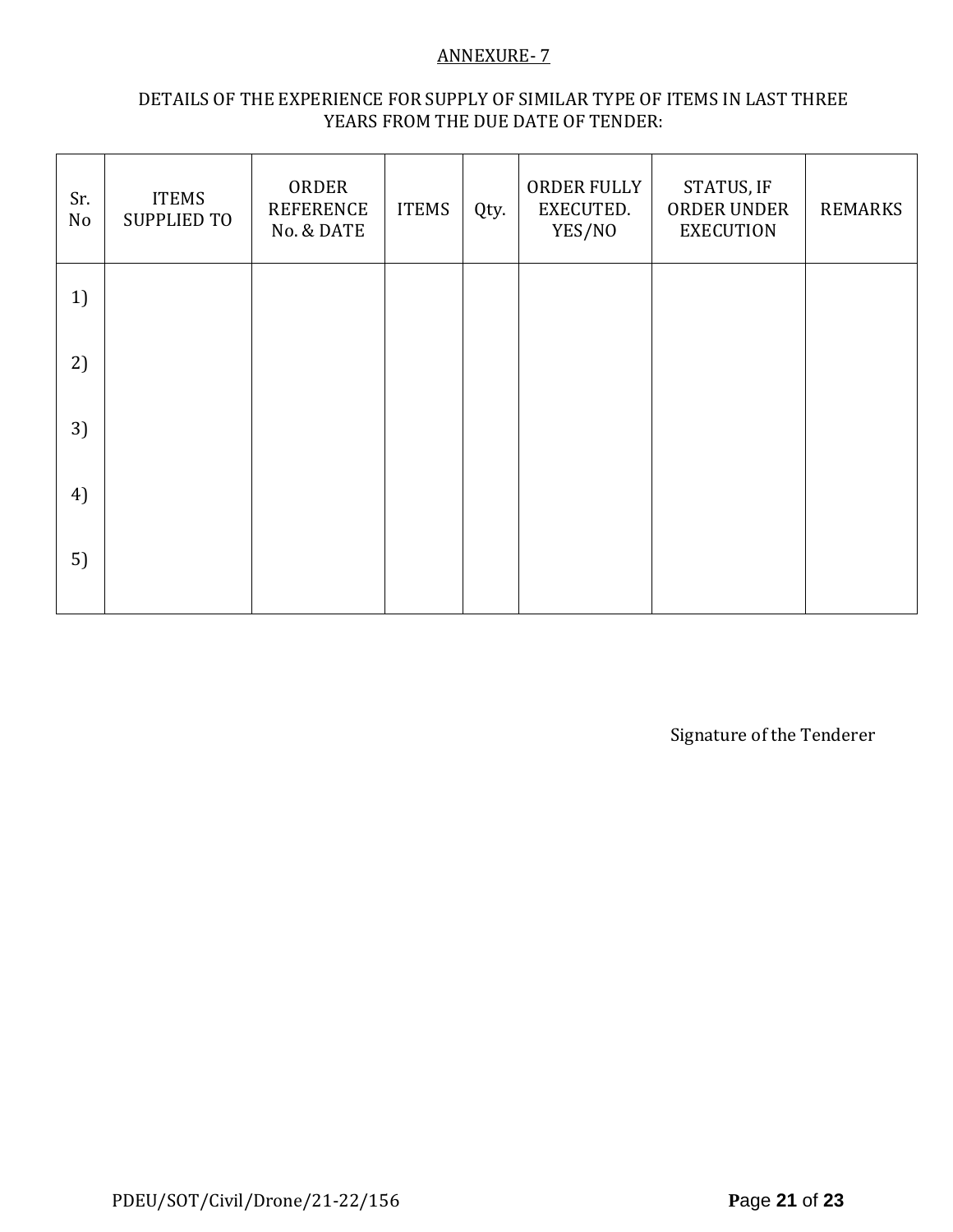#### ANNEXURE – 8

Subject: Supply of \_\_\_\_\_\_\_\_\_\_\_\_\_\_\_\_\_\_\_\_\_\_\_\_\_\_\_\_\_\_\_\_\_\_\_\_\_\_

Reference: Tender enquiry No. PDEU/ / Due on date: / / 200.

In connection with the above subject and reference I/ We confirm the following:

- 1. I / We, the undersigned have read and examined the Tender Specifications and commercial terms and conditions of tender under reference.
- 2. I / We, declare that our Technical Bid is strictly in line with the Tender specifications (except the deviations shown in Annexure No.7.
- 3. Further, I / We also agree that additional conditions / deviations, if any, found in the Commercial terms & conditions (except mentioned in the Annexure-7), our offer shall be outrightly rejected without assigning any reason thereof.

Seal of the Firm Signature of the Authorised Representatives of the firm

Date:

Name:

Status:

Name of the Tendering Firm / Agency: